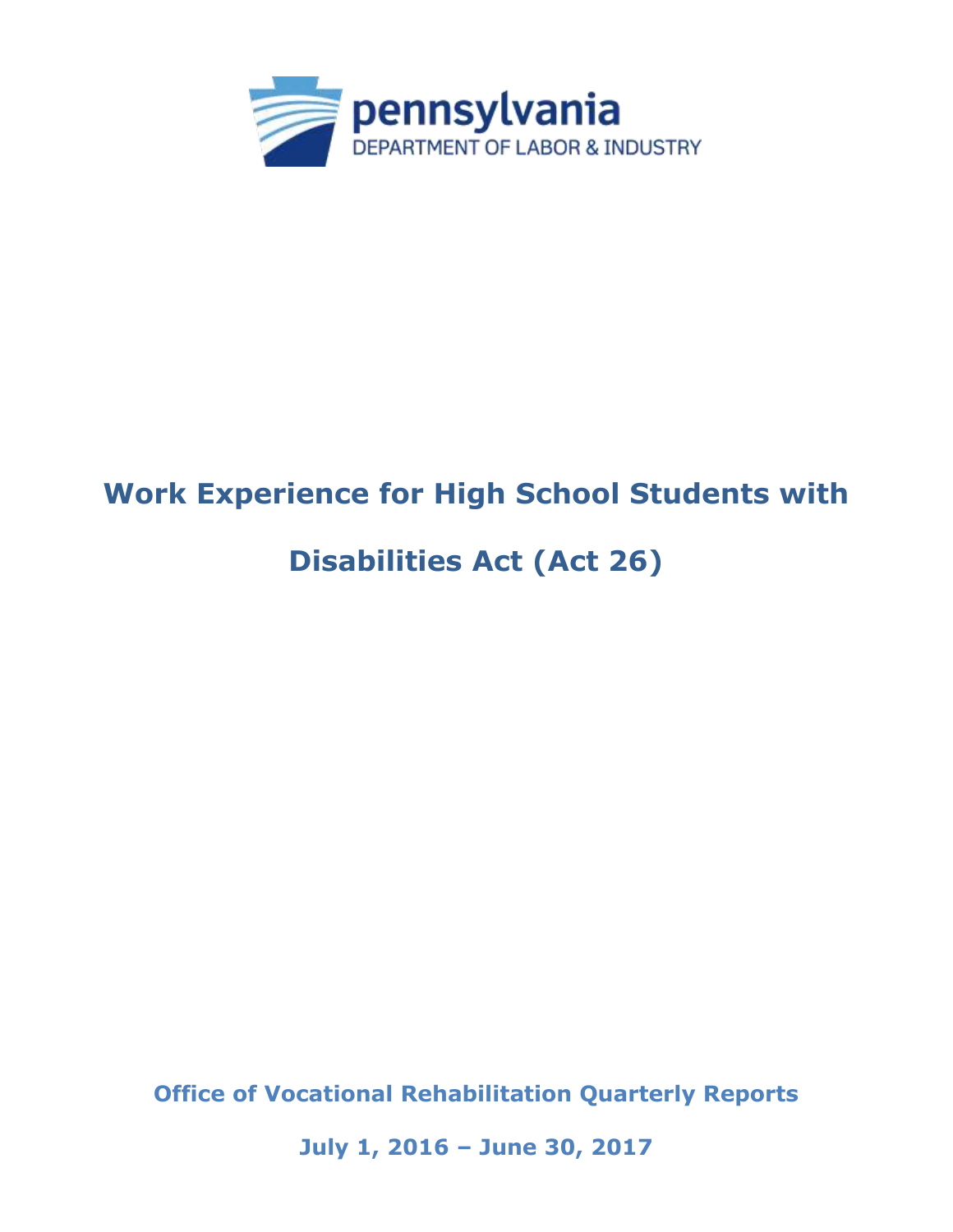# **Contents**  Background & Purpose 3 (i) IEP Meetings Attended by OVR Staff 6 (ii) IEPs that Include New or Significantly Modified Goals and Specific Steps Toward 8 the Attainment of Competitive Integrated Employment (iii) Job Referrals Made to Employers on Behalf of Students with Disabilities while Still 12 in High School (iv) High School Students with Disabilities Working in Park-Time or Summer Jobs as 14 a Result of Referrals Made by OVR Staff (v) High School Students with Disabilities Working in Part-Time or Summer Jobs who 16 are Receiving Job Coaching Services (vi) High School Students with Disabilities Who Enter Competitive Integrated 18 Employment within Three Months of Their Graduation Innovation and Expansion Contracts 19 Pre-Employment Transition Services 20 and 20 and 20 and 20 and 20 and 20 and 20 and 20 and 20 and 20 and 20 and 20 and 20 and 20 and 20 and 20 and 20 and 20 and 20 and 20 and 20 and 20 and 20 and 20 and 20 and 20 and 20 an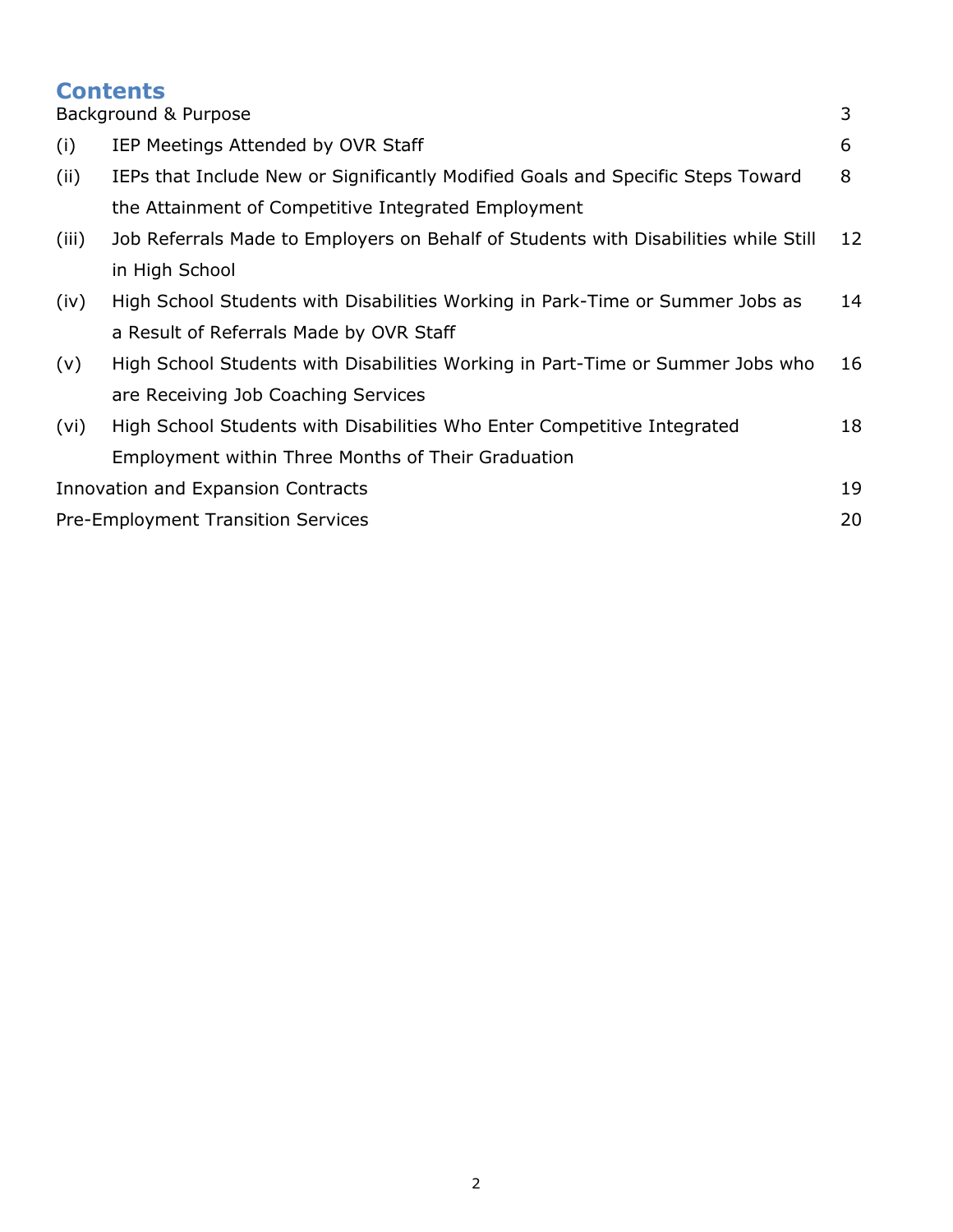# **Background & Purpose**

The Office of Vocational Rehabilitation (OVR) is responsible to promote the employment of individuals with disabilities by providing vocational rehabilitation, job training and placement services pursuant to the Rehabilitation Act of 1973, as amended in Title IV of the Workforce Innovation and Opportunity Act (WIOA) of 2014. WIOA places significant emphasis on the provision of services to students and youth with disabilities who are eligible or potentially eligible for VR services. A student with a disability is an individual with a disability in a secondary, postsecondary or other recognized education program who -

- is not younger than the earliest age for the provision of transition services under section  $614(d)(1)(A)(i)(VIII)$  of the Individuals with Disabilities Education Act (20 U.S.C.  $1414(d)(1)(A)(i)(VIII)$  unless the state elects a lower minimum age for receipt of preemployment services and is not younger than that minimum age; and
- is not older than 21; unless the individual state law provides for a higher maximum age for receipt of services under the Individuals with Disabilities Education Act (20 U.S.C. 1400 et seq.); and is not older than that maximum age; and
- is eligible for, and receiving, special education or related services under Part B of the Individuals with Disabilities Education Act (20 U.S.C. 1411 et seq.); or
- is an individual with a disability, for purposes of section 504.

Postsecondary education and other recognized education programs must lead to a credential. According to PA Special Education Chapter 14, the minimum age for transition planning is 14.

#### **Eligibility Requirements for Vocational Rehabilitation services are based upon Federal Regulation 34 CFR § 361.42.**

- 1) Individual has a physical or mental impairment.
- 2) The impairment(s) results in a substantial impediment to employment.
- 3) The individual requires vocational rehabilitation services to prepare for, secure, retain, *advance in* or regain employment that is consistent with the individual's unique strengths , resources, priorities, concerns, abilities, capabilities, interest and informed choice.
- 4) The individual intends to achieve an employment outcome that is consistent with their unique strengths, resources, priorities, concerns, abilities, capabilities, interests and informed choice.

#### **Services to Potentially Eligible Students**

In 2014, WIOA introduced the term Potentially Eligible and defined when and what Pre-Employment Transition Services (PETS) were able to be provided to students who were designated as potentially eligible. Potentially Eligible essentially means anyone who meets the definition of a student with a disability. Since Potentially Eligible students do not have an open case with OVR and have not been determined eligible, the types of services and funding available is limited to PETS and PETS funding only. Although much less documentation is required with respect to potentially eligible students with disabilities who are receiving PETS, some basic documentation is necessary to ensure that: (1) these students indeed have a disability and, thus, are "potentially eligible" for VR services; and (2) OVR has sufficient information necessary to complete the mandatory federal RSA-911 Case Service Report and satisfy performance accountability requirements under section 116 of WIOA. To that end, the data elements required for a student with a disability who is receiving PETS and has not applied for or been determined eligible for VR services include: a unique identifier, social security number (if available), date of birth, race, ethnicity, student's disability, start date of PETS and the PETS provided, including the type of provider and amount expended for the service. The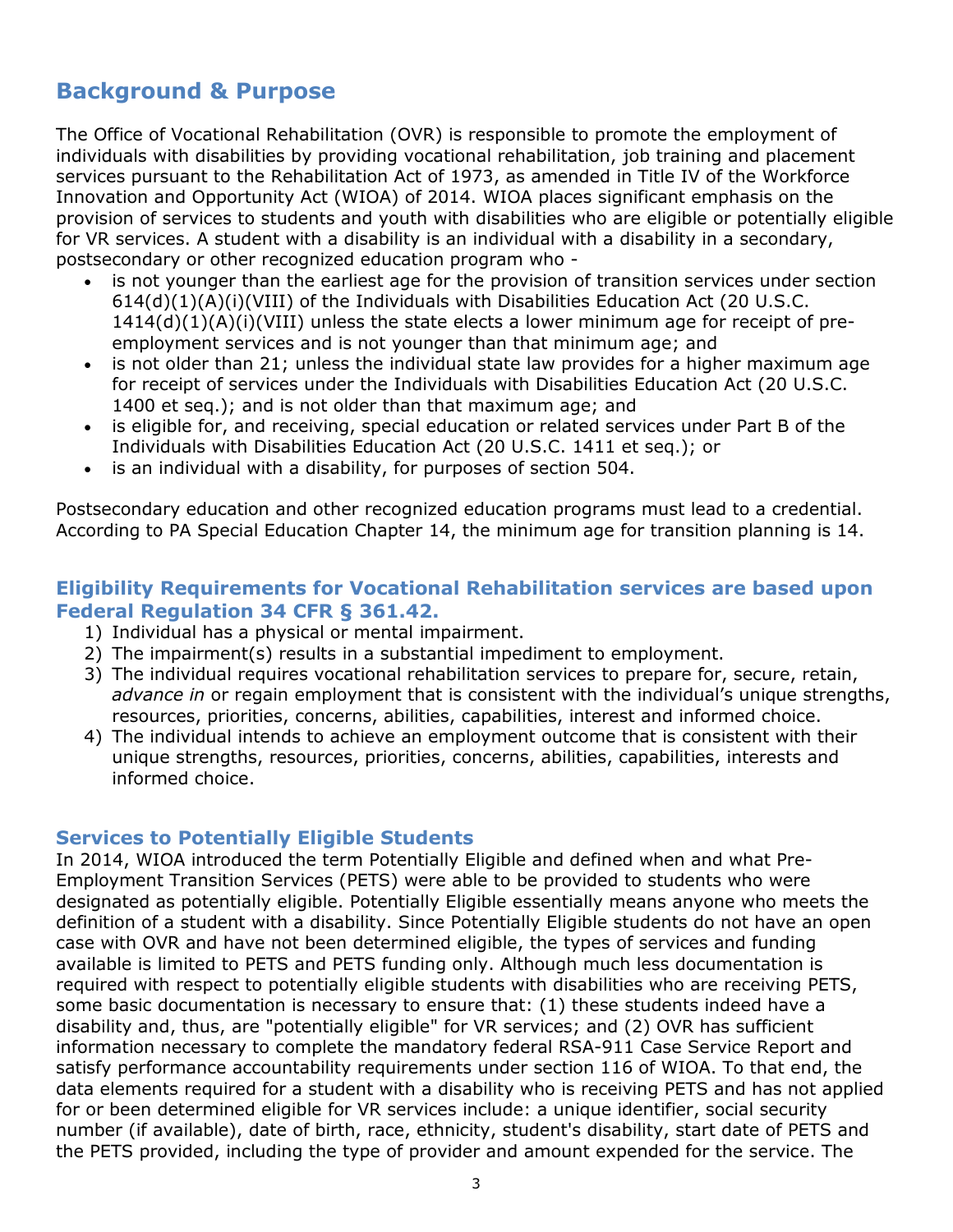requirements in 34 CFR 361.47 and 34 CFR 361.56, taken together, require VR agencies to maintain verifying documentation in their case management system for federal reporting purposes.

In accordance with section 113 of the Rehabilitation Act of 1973 (Public Law 93-112, 29 U.S.C. § 701 et seq.), OVR is required to set aside at least 15% of its federal funds to provide PETS statewide to students with disabilities who are eligible or potentially eligible for VR services. Funds reserved and made available may be used for the required, authorized and coordination activities of PETS.

**Required PETS Activities -** As outlined in federal regulations, OVR must provide the five "required" activities of PETS:

- 1) Job exploration counseling;
- 2) Work-based learning experiences, which may include in-school, after school or community-based opportunities;
- 3) Counseling on opportunities for enrollment in comprehensive transition or postsecondary educational programs at institutions of higher education;
- 4) Workplace readiness training to develop social skills and independent living; and
- 5) Instruction in self-advocacy, which may include peer mentoring.

**Coordination PETS Activities -** Pre-employment transition coordination activities are very closely aligned with the coordination and provision of the actual "required" activities. Coordination activities may be provided and consist of:

- a. Attending individualized education program (IEP) meetings for students with disabilities when invited;
- b. Working with local workforce development boards, One-Stop centers and employers to develop work opportunities for students with disabilities;
- c. Working with schools to coordinate and guarantee the provision of PETS;
- d. Attending person-centered planning meetings for individuals receiving services under Title 19 of Social Security Act, when invited.

**Authorized PETS Activities -** The nine authorized activities focus on implementing effective strategies, disseminating information and providing instruction/training to VR staff, school transition personnel and other persons to improve the transition of students with disabilities from school to postsecondary education or employment. The authorized activities are those Pre-Employment Transition Services that may be provided after a state has determined that PETS funds remain after provision of the required and coordination activities.

On May 17, 2016, the General Assembly of the Commonwealth of Pennsylvania enacted PA State Act 26 (P.L. 216, No. 26), *the Work Experience for High School Students with Disabilities Act,* that maintains collaboration with local education and public agencies to ensure that students with disabilities are prepared to enter the workforce after graduation.

On June 24, 2017, the notice of the appropriation to carry out the provisions of this act was published in the Pennsylvania Bulletin. Act 26 charges OVR, in collaboration with Pennsylvania's Department of Education (PDE), to collect and report data related to special education students with transition plans and with facilitating the process of job and career development between local education agencies (LEAs) and public and private employers, focusing on job skills training, job coaching, competitive integrated work-based learning experiences, and counseling on opportunities for enrollment in comprehensive transition or post-secondary education programs at institutions of higher education.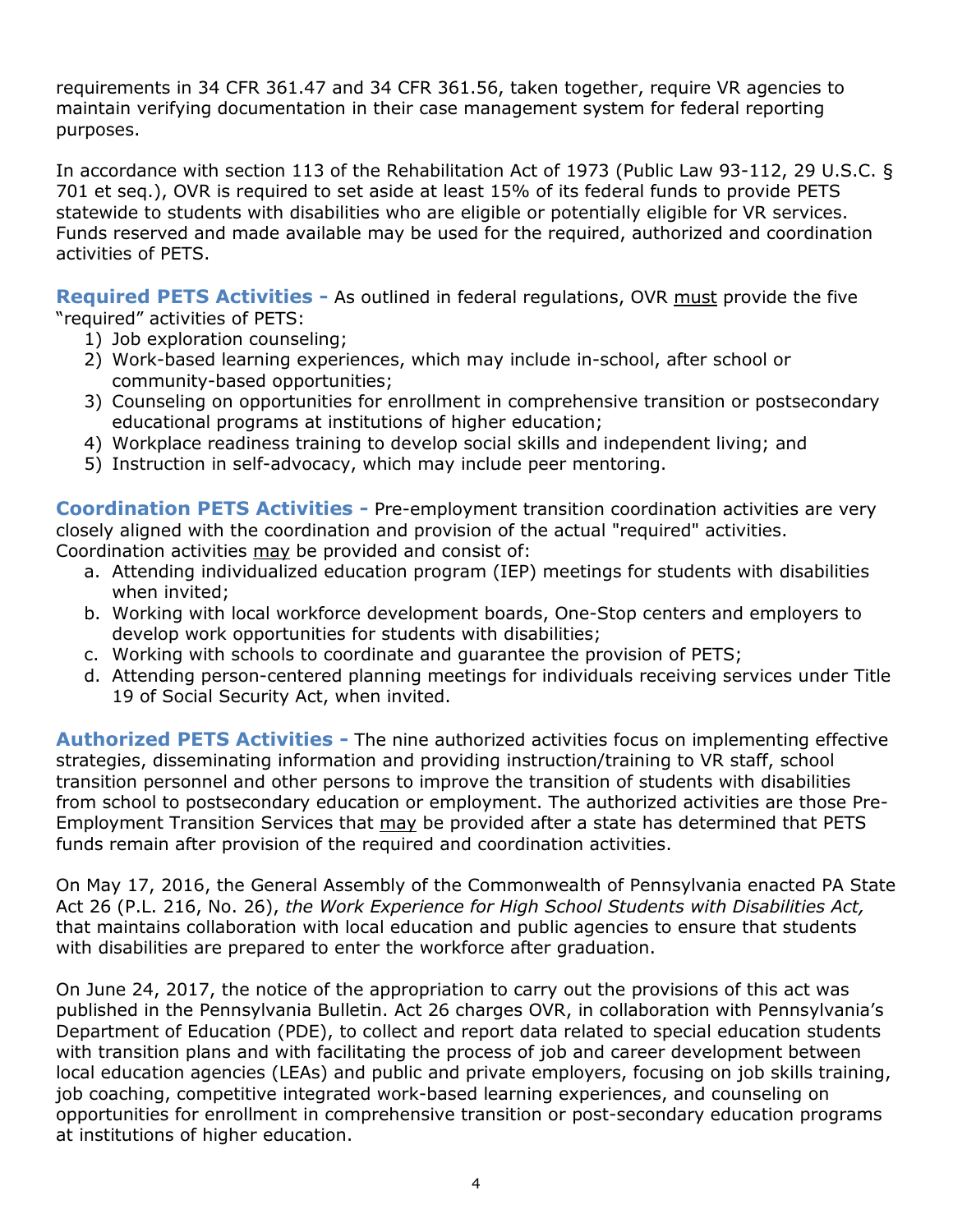As outlined in Act 26, and in collaboration with LEAs, OVR will provide information for the development of individual education plans for high school students with disabilities, ensuring that job skill training is included in the plans, when appropriate. When possible, OVR staff will attend individual education plan meetings in person or by alternative means, such as video conferences and conference calls, when invited by LEAs. OVR will provide professional guidance relative to job coaching services to eligible individuals when the services are included in an individualized plan for employment by OVR, so that high school students with disabilities may succeed in competitive employment with private sector and public employers.

As required by Section 3 (5) of Act 26, OVR will provide the following information on its publicly available website 45 days after the end of each calendar quarter for the prior calendar quarter for each county in the Commonwealth:

- (i) the number of Individualized Education Program (IEP) meetings attended by OVR staff,
- (ii) the number of IEPs that include new or significantly modified goals and specific steps toward the attainment of competitive integrated employment,
- (iii) the number of job referrals made to employers on behalf of students with disabilities while still in high school,
- (iv) the number of high school students with disabilities working in part-time or summer jobs as a result of referrals made by OVR staff,
- (v) the number of high school students with disabilities working in part-time or summer jobs who are receiving job coaching services and
- (vi) the number of high school students with disabilities who enter competitive integrated employment within three months of their graduation.

In addition to the required information, OVR will also include data regarding some of the additional services provided under PETS to demonstrate a more comprehensive review of OVR's PETS activities.

It should be noted that confidentiality rules and data limitations have hampered the collection of data relative to one or more of the PA Act 26 of 2016 performance measures previously listed. OVR continually updates its CWDS case management system to meet federal and state reporting requirements. WIOA and PA Act 26 of 2016 introduced a significant number of new data elements that needed to be tracked and entered by OVR staff. We anticipate that the tracking and reporting of the various WIOA and PA Act 26 of 2016 requirements will evolve over time. Sharing data between agencies has also become necessary and OVR has developed or is in the process of developing data sharing agreements with a variety of our core partners to help with the flow of information. One of the challenges that has been created by WIOA is obtaining student personal identifying information for federal and state reporting. Due to various confidentiality rules, obtaining the necessary information has become cumbersome and burdensome on staff, schools, parents and providers and, when a release of information is not obtainable, limits OVR's ability to report on activities. OVR will continue to review its procedures and will work with the PA Department of Education, Bureau of Special Education to address issues as they arise.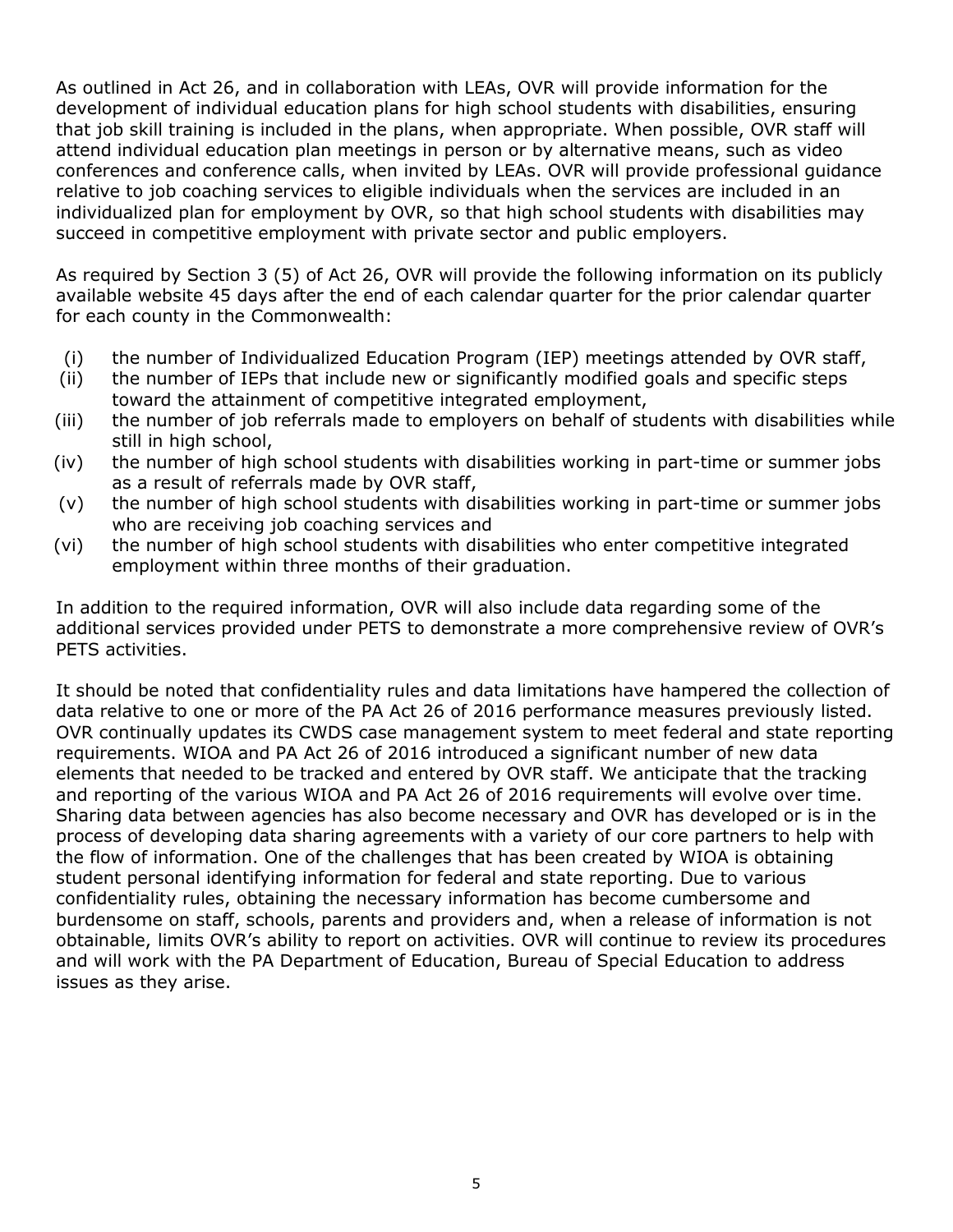# **(i) IEP Meetings Attended by OVR Staff**

The enactment of WIOA in 2014 places significant emphasis on the provision of services to students and youth with disabilities. OVR estimates that there are over 105,000 students with IEPs between 14 and 21 (transition age in PA) that are eligible for Transition Services and Pre-Employment Transition Services (PETS). OVR's data collection and case management system, the Commonwealth Workforce Development System (CWDS), captures the delivery of PETS activities and expenditures. Per State Act 26, OVR is now required to report on IEP meeting attendance; however, under federal WIOA regulations, IEP is not one of the 5 required PETS services and RSA DOES NOT require student data for IEP meetings.

OVR's Systems and Evaluation Unit has been diligently updating the CWDS case management system to account for all the new federal reporting requirements and PA State Act 26. Since August 2016, there were five new system releases that addressed PETS, Section 511 Tracking and RSA 911 reporting, as well as other system upgrades and enhancements. Ongoing development and design of future CWDS enhancements remains a significant undertaking for the agency that requires system testing, multiple staff trainings and the creation of reference materials and forms.

OVR staff were able to attend nearly 1,500 total IEP meetings in the 2016-2017 State Fiscal Year. During the first quarter, the OVR case management system was updated to include the ability to track this information. As a result, IEP attendance for the first quarter is minimal as the system enhancement was not implemented until mid-quarter and staff had to be trained to start using the system. As the year progresses, the number of meetings increased to roughly 500 per quarter. OVR believes that staff most likely attended more IEPs than what's listed by county below; however, without a release signed by the parent, OVR is not able to report the individual student data that we use for tracking. Ongoing collaboration between OVR and LEAs in obtaining signed releases for all students, especially those participating in PETS activities, will assist us with required tracking and reporting for both RSA-911 federal requirements and Act 26.

Although OVR may be invited to many more IEP meetings, due to staff and logistical limitations, it would not be feasible for OVR staff to attend every meeting that we are invited to. Furthermore, as WIOA indicates, IEP attendance is not a "required" PETS activity but does fall under the activities permitted under coordinated PETS activities. As a result, OVR will continue to attend as many IEP meetings as possible but will focus on those IEP meetings that are held two years prior to a student's graduation date or when specifically asked to attend due to a complex need.

OVR will regularly review Act 26 reports and continue to monitor other data to identify areas of the state that are being underserved or not served and develop a transition plan for each district office on how they will address local needs. OVR acknowledges that some areas do not have any data and we will be working to create a plan to address those areas.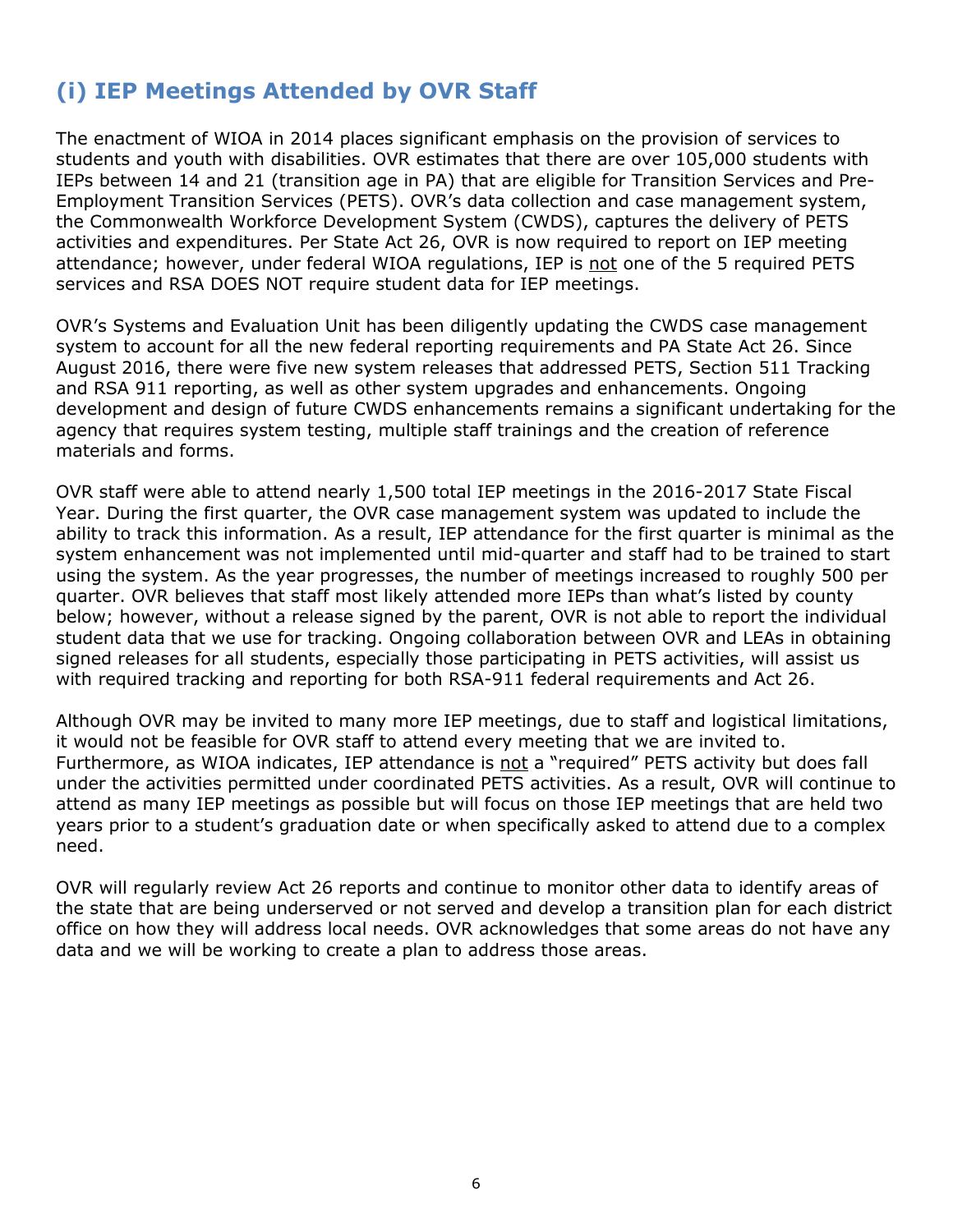| <b>County</b>     | Q1                           | SFY 16-17 SFY 16-17 SFY 16-17 SFY 16-17<br>Q <sub>2</sub> | Q <sub>3</sub>          | Q <sub>4</sub>          | <b>Total</b>            |
|-------------------|------------------------------|-----------------------------------------------------------|-------------------------|-------------------------|-------------------------|
| <b>Adams</b>      | -                            | $\overline{2}$                                            | 4                       | $\overline{2}$          | 8                       |
| <b>Allegheny</b>  | ٠                            | 13                                                        | 21                      | 37                      | 71                      |
| Armstrong         | $\blacksquare$               | $\mathbf{1}$                                              | 12                      | $\overline{\mathbf{2}}$ | 15                      |
| <b>Beaver</b>     | Ξ.                           | 3                                                         | 11                      | 36                      | 50                      |
| <b>Bedford</b>    | $\blacksquare$               | $\overline{\mathbf{3}}$                                   | 5                       | 6                       | 14                      |
| <b>Berks</b>      | 3                            | 15                                                        | 35                      | 10                      | 63                      |
| <b>Blair</b>      | $\blacksquare$               | 16                                                        | 27                      | 16                      | 59                      |
| <b>Bradford</b>   | $\blacksquare$               | $\blacksquare$                                            | $\blacksquare$          | $\blacksquare$          | $\blacksquare$          |
| <b>Bucks</b>      | $\blacksquare$               | $\overline{2}$                                            | $\overline{\mathbf{z}}$ | 10                      | 19                      |
| <b>Butler</b>     | $\blacksquare$               | 34                                                        | 56                      | $\boldsymbol{9}$        | 99                      |
| Cambria           | $\blacksquare$               | $\overline{\mathbf{z}}$                                   | 21                      | 12                      | 40                      |
| <b>Cameron</b>    | $\blacksquare$               | $\blacksquare$                                            | $\overline{\mathbf{2}}$ | $\blacksquare$          | $\overline{2}$          |
| <b>Carbon</b>     | $\mathbf{1}$                 | $\overline{\mathbf{2}}$                                   | 3                       | $\overline{\mathbf{4}}$ | 10                      |
| <b>Centre</b>     | $\blacksquare$               | $6\phantom{1}6$                                           | 13                      | $\overline{\mathbf{2}}$ | 21                      |
| <b>Chester</b>    | $\blacksquare$               | 3                                                         | 8                       | $\overline{2}$          | 13                      |
| <b>Clarion</b>    | $\blacksquare$               | 3                                                         | L.                      | $\mathbf{1}$            | $\overline{\mathbf{4}}$ |
| <b>Clearfield</b> | ۰                            | $\overline{\mathbf{2}}$                                   | $\overline{\mathbf{2}}$ | 4                       | 8                       |
| <b>Clinton</b>    |                              | ä,                                                        | $\overline{\mathbf{2}}$ |                         | $\overline{\mathbf{2}}$ |
| Columbia          |                              | $\overline{\mathbf{2}}$                                   | 7                       | $\mathbf{1}$            | 10                      |
| <b>Crawford</b>   | -                            | $\mathbf{1}$                                              | $\mathbf{1}$            | $\mathbf{1}$            | 3                       |
| <b>Cumberland</b> | $\blacksquare$               | $\blacksquare$                                            | $\mathbf{1}$            | 5                       | $6\phantom{1}6$         |
| <b>Dauphin</b>    | $\blacksquare$               | 3                                                         | $\blacksquare$          | $\mathbf{1}$            | $\overline{\mathbf{4}}$ |
| <b>Delaware</b>   | $\blacksquare$               | $\overline{\mathbf{2}}$                                   | 4                       | 12                      | 18                      |
| <b>Elk</b>        | $\blacksquare$               | $\overline{\mathbf{2}}$                                   | $\mathbf{1}$            | $\overline{\mathbf{2}}$ | 5                       |
| <b>Erie</b>       | 1                            | 10                                                        | 16                      | 8                       | 35                      |
| <b>Fayette</b>    | $\qquad \qquad \blacksquare$ | $\mathbf{1}$                                              | ۰                       | $\mathbf{1}$            | $\overline{\mathbf{2}}$ |
| Forest            | $\blacksquare$               | $\blacksquare$                                            | $\blacksquare$          | ä,                      | $\blacksquare$          |
| Franklin          |                              | $\overline{\mathbf{2}}$                                   | 6                       | 1                       | $\boldsymbol{9}$        |
| Fulton            | ٠                            | 8                                                         | $\overline{\mathbf{2}}$ | $\mathbf{1}$            | 11                      |
| Greene            |                              | $\blacksquare$                                            | $\blacksquare$          | $\overline{2}$          | $\overline{2}$          |
| <b>Huntingdon</b> | ۰                            | 6                                                         | 10                      | 3                       | 19                      |
| Indiana           | -                            | 5                                                         | $\mathbf{1}$            |                         | 6                       |
| <b>Jefferson</b>  | Ξ.                           | $\blacksquare$                                            | ۰                       | $\overline{\mathbf{3}}$ | 3                       |
| <b>Juniata</b>    | $\blacksquare$               | ÷,                                                        | $\blacksquare$          | $\blacksquare$          | $\blacksquare$          |
| Lackawanna        | 9                            | 27                                                        | 22                      | 15                      | 73                      |
| Lancaster         | $\blacksquare$               | 13                                                        | 28                      | 30                      | 71                      |
| <b>Lawrence</b>   | -                            | 5                                                         | $\overline{\mathbf{2}}$ | $\overline{\mathbf{2}}$ | 9                       |
| Lebanon           | ۰                            | $\overline{2}$                                            |                         | $\overline{\mathbf{2}}$ | $\overline{\mathbf{4}}$ |
| Lehigh            | 6                            | 12                                                        | 27                      | 12                      | 57                      |
| Luzerne           | $\mathbf{1}$                 | 56                                                        | 57                      | 56                      | 170                     |

# *Table 1: Act 26 Reporting Item (i) - IEP Meetings Attended by OVR Staff Data represents the number of meetings attended.*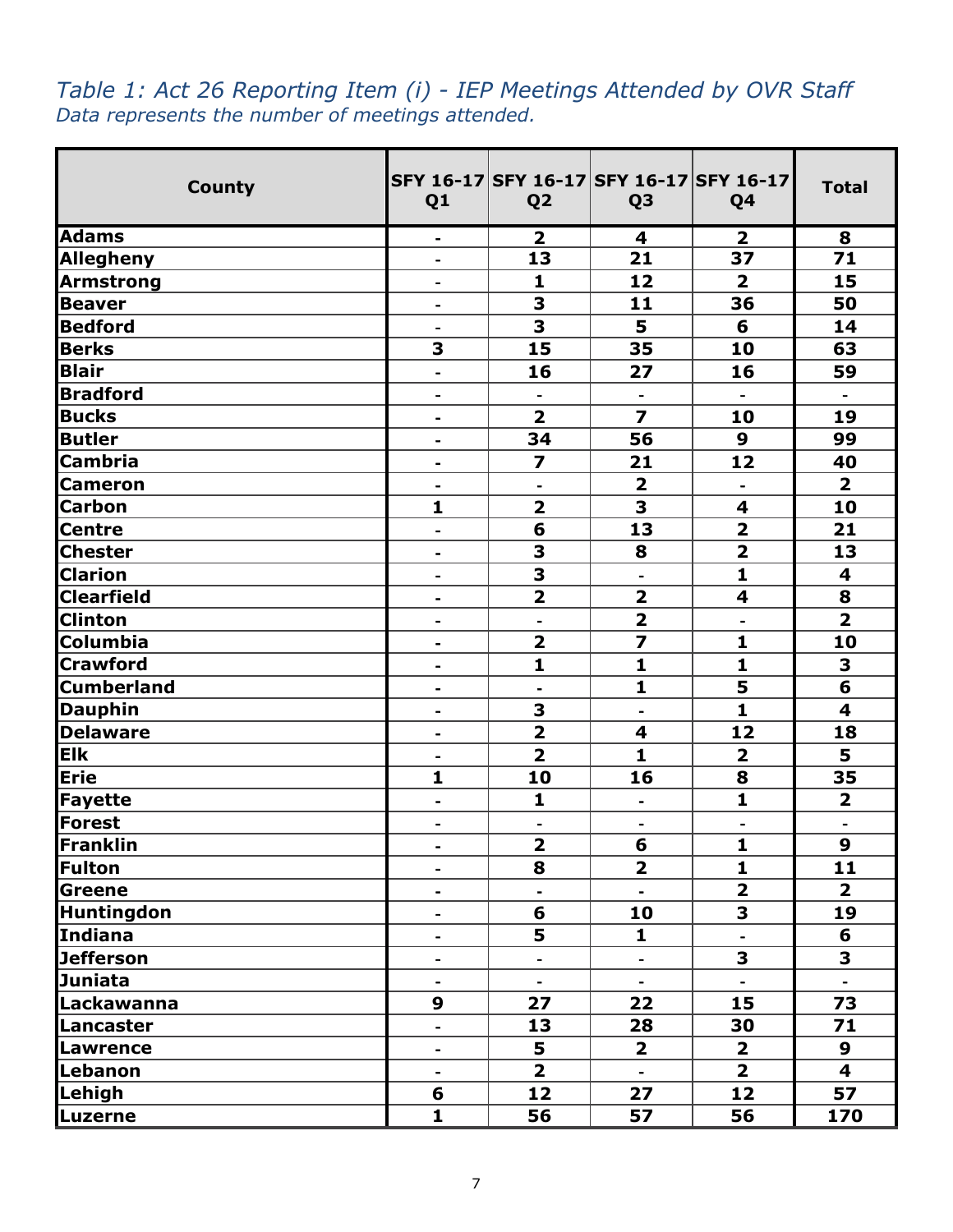| <b>County</b>                   | Q <sub>1</sub>               | SFY 16-17 SFY 16-17 SFY 16-17 SFY 16-17<br>Q <sub>2</sub> | Q <sub>3</sub>               | Q <sub>4</sub>          | <b>Total</b>            |
|---------------------------------|------------------------------|-----------------------------------------------------------|------------------------------|-------------------------|-------------------------|
| Lycoming                        | $\blacksquare$               | 21                                                        | 7                            | 6                       | 34                      |
| McKean                          | $\qquad \qquad \blacksquare$ | $\mathbf{1}$                                              | $\blacksquare$               | $\blacksquare$          | $\mathbf{1}$            |
| <b>Mercer</b>                   | $\blacksquare$               | $\blacksquare$                                            |                              | $\blacksquare$          |                         |
| Mifflin                         | $\blacksquare$               | $\blacksquare$                                            | $\overline{\mathbf{2}}$      | $\blacksquare$          | $\overline{2}$          |
| <b>Monroe</b>                   | $\blacksquare$               | $\overline{\mathbf{4}}$                                   | $\overline{\mathbf{4}}$      | 10                      | 18                      |
| Montgomery                      | $\blacksquare$               | 11                                                        | 5                            | 5                       | 21                      |
| Montour                         | $\blacksquare$               | $\blacksquare$                                            | $\overline{a}$               |                         |                         |
| Northampton                     | $\mathbf{1}$                 | 41                                                        | 38                           | 32                      | 112                     |
| Northumberland                  | $\blacksquare$               | $\overline{\mathbf{2}}$                                   | 3                            | 3                       | 8                       |
| <b>Out of State County</b>      | $\blacksquare$               |                                                           |                              |                         |                         |
| <b>Perry</b>                    | $\blacksquare$               | $\mathbf{1}$                                              | $\blacksquare$               | $\blacksquare$          | $\mathbf{1}$            |
| Philadelphia                    | $\blacksquare$               | $\mathbf{1}$                                              | $\qquad \qquad \blacksquare$ | $\overline{\mathbf{z}}$ | 8                       |
| Pike                            | $\blacksquare$               | $\blacksquare$                                            | $\overline{\phantom{0}}$     | $\blacksquare$          | $\blacksquare$          |
| <b>Potter</b>                   | $\blacksquare$               | $\blacksquare$                                            | $\blacksquare$               | ä,                      | $\blacksquare$          |
| <b>Schuylkill</b>               | $\blacksquare$               | 17                                                        | 27                           | 22                      | 66                      |
| Snyder                          | $\blacksquare$               | $\mathbf{1}$                                              | 3                            | 3                       | $\overline{z}$          |
| <b>Somerset</b>                 | $\blacksquare$               | $\blacksquare$                                            |                              | $\overline{\mathbf{4}}$ | $\overline{\mathbf{4}}$ |
| <b>Sullivan</b>                 | $\blacksquare$               | $\blacksquare$                                            | $\blacksquare$               |                         | $\blacksquare$          |
| <b>Susquehanna</b>              | 3                            | 20                                                        | 9                            | 10                      | 42                      |
| <b>Tioga</b>                    | ä,                           | $\mathbf{1}$                                              | 1                            | ä,                      | $\overline{\mathbf{2}}$ |
| Union                           | $\blacksquare$               | $\mathbf{1}$                                              | $\blacksquare$               |                         | $\mathbf{1}$            |
| Venango                         | $\blacksquare$               | $\blacksquare$                                            | $\overline{\phantom{0}}$     | 10                      | 10                      |
| <b>Warren</b>                   | $\blacksquare$               | $\blacksquare$                                            | ۰                            | $\blacksquare$          |                         |
| Washington                      |                              | 3                                                         | $\blacksquare$               |                         | 3                       |
| Wayne                           | $\blacksquare$               | $\overline{\mathbf{3}}$                                   | $\blacksquare$               | $\overline{\mathbf{2}}$ | 5                       |
| Westmoreland                    | $\blacksquare$               | $\frac{1}{2}$                                             | $\mathbf{1}$                 | $\mathbf{1}$            | $\overline{2}$          |
| Wyoming                         | $\blacksquare$               |                                                           | 5                            | 5                       | 10                      |
| York                            | $\blacksquare$               | 19                                                        | 42                           | 45                      | 106                     |
| <b>Total Number of Meetings</b> | 25                           | 416                                                       | 561                          | 476                     | 1,478                   |

#### **(ii) IEPs that Include New or Significantly Modified Goals and Specific Steps Toward the Attainment of Competitive Integrated Employment**

#### **Summary Language**

A Memorandum of Understanding (MOU) between the Commonwealth of Pennsylvania's Department of Education (PDE) and Department of Labor and Industry (L&I) has been developed to allow these partner agencies to collect and share student level data so that L&I may fulfill its statutory duties as outlined in PA Act 26. This MOU between L&I and PDE complies with all federal and state laws and regulations pertaining to data maintenance, disclosure and security.

To assist L&I in meeting the data collection requirements of Act 26 and to minimize any redundancy in data collection and reporting procedures, PDE's Bureau of Special Education (BSE)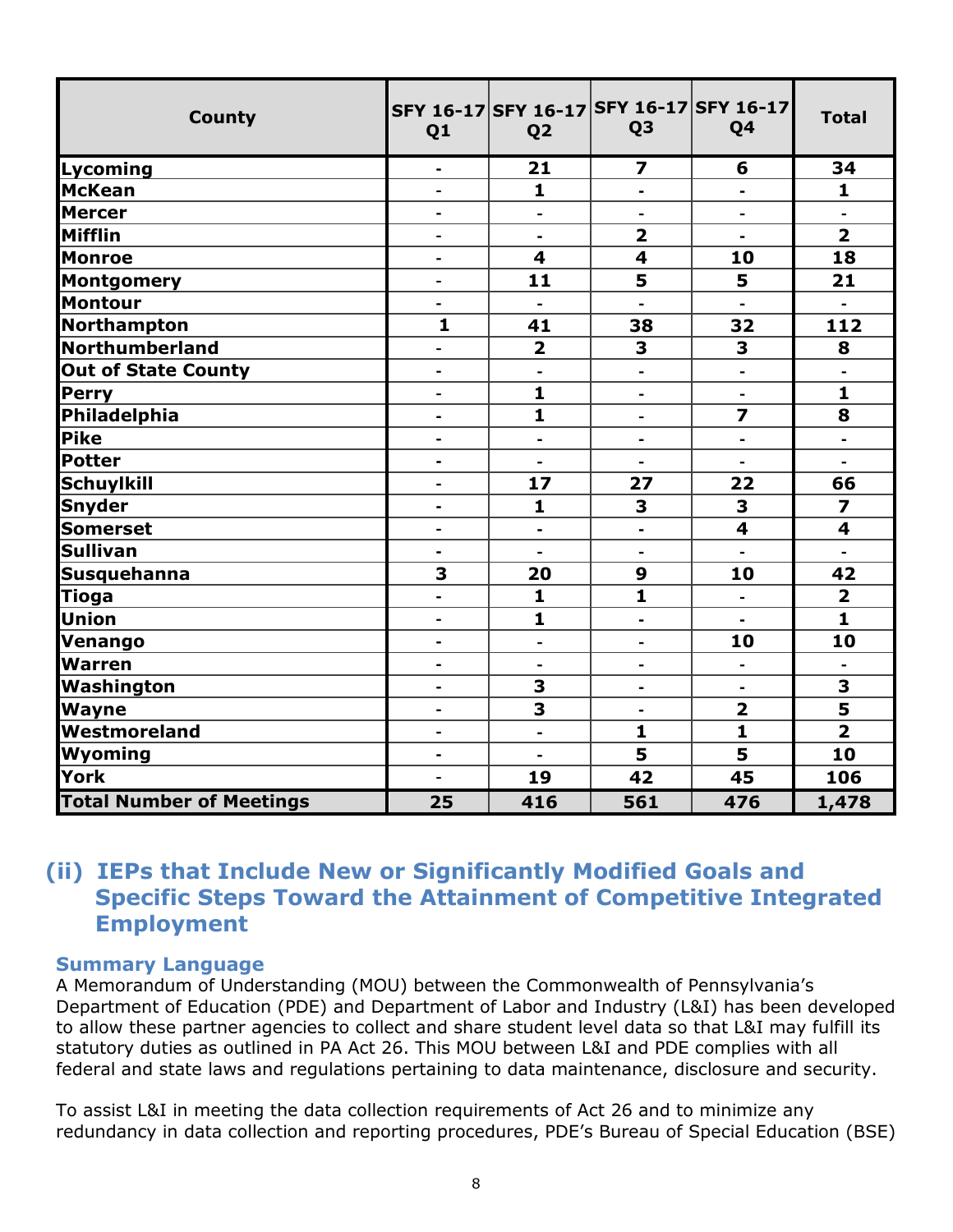is adding the relevant work experience/transition data elements to the existing July Special Education Snapshot data submission.

#### **Transition/Work Experience Data Collection (New for the 2016-2017 School Year)**

The Bureau of Special Education (BSE) is assisting the PA Department of Labor and Industry in meeting the data collection requirements of House Bill 400, now Act 26 of 2016, titled the "Work Experience for High School Students with Disabilities Act." Local Education Agencies (LEAs) will collect data based on the data items pertaining to work experience for students with disabilities involved in transition planning as part of their Individualized Education Program (IEP). This includes IEPs that were developed from the beginning of the 2016-17 school year. The data elements are to be reported on the July 1, 2017 Pennsylvania Information Management System (PIMS) Special Education Snapshot for students 14 years of age or any student who has a transition plan as part of his/her IEP. The new data fields will be added to PIMS.

Transition planning is a team discussion and the data presented and collected as part of the transition planning process may benefit the student in achieving their post-school outcomes. LEAs should develop and utilize a recording method for the responses to the following data questions that will assist LEA staff members in retrieving and completing the required data fields during the PIMS submissions. While these five questions need to be addressed from information/data contained in the IEP, it is not the intention of Act 26 to add these questions into the IEP document.

The following data must be collected by IEP teams:

• Does this student have a transition plan as part of their IEP? (YES/NO)

According to 22 PA Code § 14.131. IEP. (a) In addition to the requirements incorporated by reference (see 34 CFR 300.320—300.324), the IEP of each student with a disability must include: (5) For students who are 14 years of age or older, a transition plan that includes appropriate measurable postsecondary goals related to training, education, employment and, when appropriate, independent living skills. (If yes, then all the following questions are required to be answered.)

NOTE: Based on each individual student IEP, there may be a "no" response to a question below.

- Does the IEP contain new services that support paid work-based learning experiences in a competitive (at least minimum wage) integrated setting? (YES/NO)
- Does the IEP contain services that include job supports/coaching? (YES/NO)
- Does the IEP contain services that include career development and job exploration? (YES/NO)
- Has the transition IEP been modified to include services that support paid work-based learning experiences in a competitive (at least minimum wage) integrated setting? (YES/NO)

During the current 2016-17 school year, LEAs collected data based on the data items pertaining to work experience for students with disabilities involved in transition planning as part of their IEPs. This includes IEPs that were developed since the beginning of the 2016-17 school year. The data collected during the 2016-17 school year will serve as a baseline for subsequent data collections.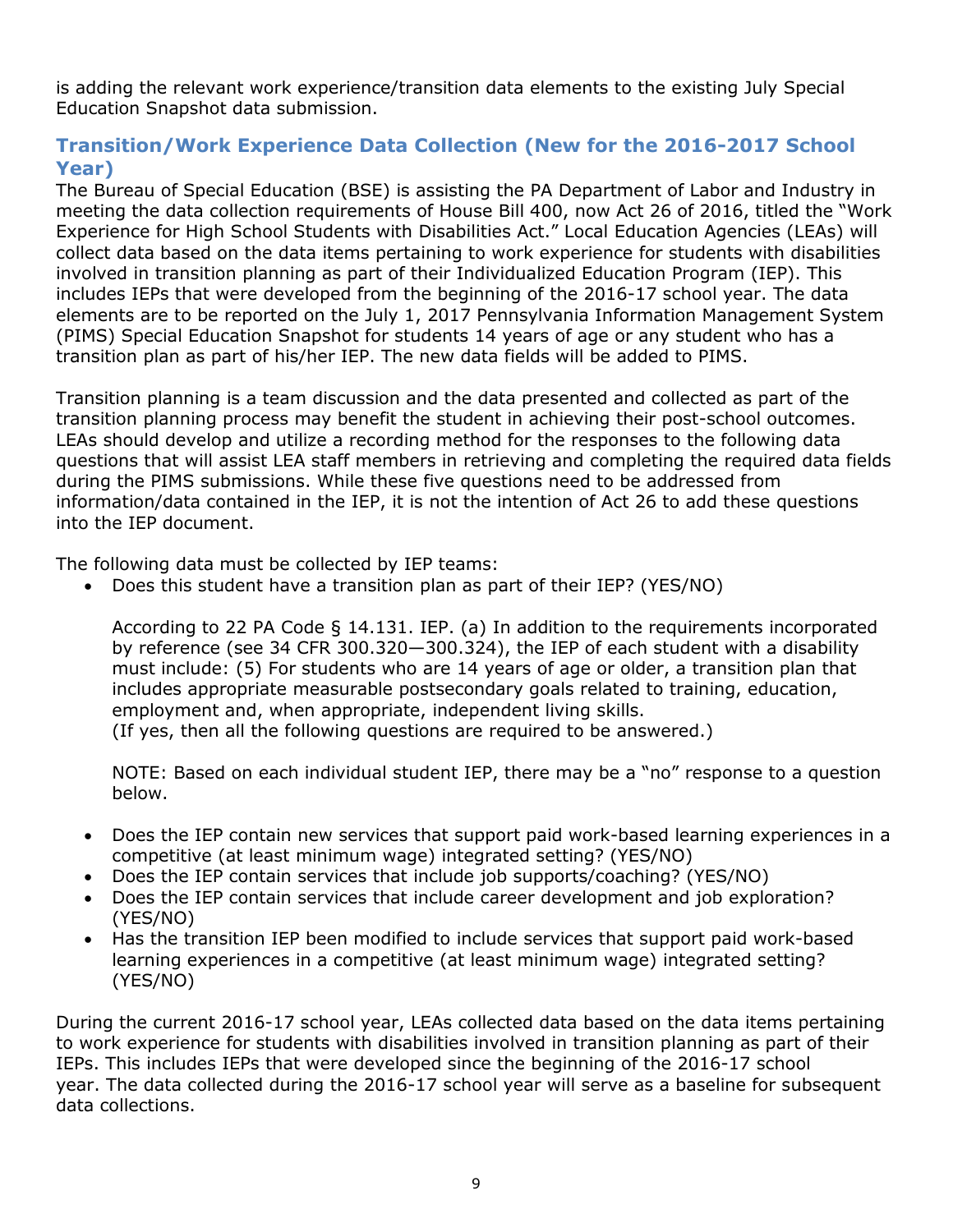# *Table 2: Act 26 Reporting Item (ii) - IEPs that Include New or Significantly Modified Goals and Specific Steps Toward the Attainment of Competitive Integrated Employment*

*Data represents students served from 7/1/16-6/30/17 as reported by PDE.* 

| <b>County</b>     | IEPs -<br><b>Transition</b><br><b>Status</b> | IEPs -<br><b>Paid</b><br><b>Work</b><br><b>Based</b><br>Learning | IEPs -<br><b>Transition Job</b><br>Supports/<br><b>Coaching</b> | IEPs -<br><b>Transition</b><br><b>Career</b><br>Dev/Job<br><b>Exploration</b> | IEPs -<br><b>Transition</b><br><b>Modified</b><br><b>Paid Work</b><br><b>Based</b><br><b>Learning</b> |
|-------------------|----------------------------------------------|------------------------------------------------------------------|-----------------------------------------------------------------|-------------------------------------------------------------------------------|-------------------------------------------------------------------------------------------------------|
| <b>Adams</b>      | 822                                          | 73                                                               | 47                                                              | 690                                                                           | 25                                                                                                    |
| <b>Allegheny</b>  | 8,911                                        | 2,792                                                            | 2,483                                                           | 7,936                                                                         | 1,157                                                                                                 |
| <b>Armstrong</b>  | 750                                          | 460                                                              | 95                                                              | 695                                                                           | 43                                                                                                    |
| <b>Beaver</b>     | 3,700                                        | 613                                                              | 682                                                             | 3,376                                                                         | 285                                                                                                   |
| <b>Bedford</b>    | 446                                          | 161                                                              | 44                                                              | 425                                                                           | 23                                                                                                    |
| <b>Berks</b>      | 5,408                                        | 262                                                              | 436                                                             | 4,439                                                                         | 147                                                                                                   |
| <b>Blair</b>      | 1,422                                        | 483                                                              | 277                                                             | 1,284                                                                         | 239                                                                                                   |
| <b>Bradford</b>   | 808                                          | 231                                                              | 337                                                             | 780                                                                           | 212                                                                                                   |
| <b>Bucks</b>      | 5,814                                        | 1,702                                                            | 639                                                             | 4,627                                                                         | 362                                                                                                   |
| <b>Butler</b>     | 1,847                                        | 215                                                              | 333                                                             | 1,727                                                                         | 85                                                                                                    |
| <b>Cambria</b>    | 948                                          | 190                                                              | 100                                                             | 913                                                                           | 45                                                                                                    |
| <b>Cameron</b>    | 85                                           | 3                                                                | 83                                                              | 84                                                                            | 5                                                                                                     |
| <b>Carbon</b>     | 515                                          | 155                                                              | 314                                                             | 419                                                                           | 161                                                                                                   |
| <b>Centre</b>     | 888                                          | 310                                                              | 127                                                             | 632                                                                           | 294                                                                                                   |
| <b>Chester</b>    | 8,067                                        | 626                                                              | 745                                                             | 5,806                                                                         | 300                                                                                                   |
| <b>Clarion</b>    | 383                                          | 84                                                               | 45                                                              | 311                                                                           | 3                                                                                                     |
| <b>Clearfield</b> | 931                                          | 209                                                              | 261                                                             | 772                                                                           | 51                                                                                                    |
| <b>Clinton</b>    | 360                                          | $\mathbf 0$                                                      | $\mathbf 0$                                                     | $\mathbf 0$                                                                   | 5                                                                                                     |
| <b>Columbia</b>   | 666                                          | 188                                                              | 241                                                             | 575                                                                           | 121                                                                                                   |
| <b>Crawford</b>   | 819                                          | 248                                                              | 235                                                             | 732                                                                           | 41                                                                                                    |
| <b>Cumberland</b> | 1,908                                        | 992                                                              | 204                                                             | 1,678                                                                         | 127                                                                                                   |
| <b>Dauphin</b>    | 4,244                                        | 1,709                                                            | 1,604                                                           | 2,301                                                                         | 1,549                                                                                                 |
| <b>Delaware</b>   | 6,643                                        | 1,130                                                            | 1,212                                                           | 5,433                                                                         | 736                                                                                                   |
| Elk               | 256                                          | 68                                                               | 68                                                              | 208                                                                           | 67                                                                                                    |
| <b>Erie</b>       | 3,332                                        | 476                                                              | 551                                                             | 3,192                                                                         | 364                                                                                                   |
| <b>Fayette</b>    | 1,590                                        | 60                                                               | 48                                                              | 1,479                                                                         | 31                                                                                                    |
| <b>Forest</b>     | 50                                           | $\mathbf 0$                                                      | $\overline{\mathbf{2}}$                                         | 23                                                                            | $\mathbf 0$                                                                                           |
| <b>Franklin</b>   | 901                                          | 323                                                              | 200                                                             | 795                                                                           | 190                                                                                                   |
| <b>Fulton</b>     | 84                                           | 15                                                               | 11                                                              | 83                                                                            | 8                                                                                                     |
| Greene            | 454                                          | 75                                                               | 43                                                              | 383                                                                           | 25                                                                                                    |
| Huntingdon        | 479                                          | 115                                                              | 43                                                              | 348                                                                           | 19                                                                                                    |
| <b>Indiana</b>    | 500                                          | 136                                                              | 126                                                             | 457                                                                           | 60                                                                                                    |
| <b>Jefferson</b>  | 358                                          | 21                                                               | 51                                                              | 284                                                                           | 24                                                                                                    |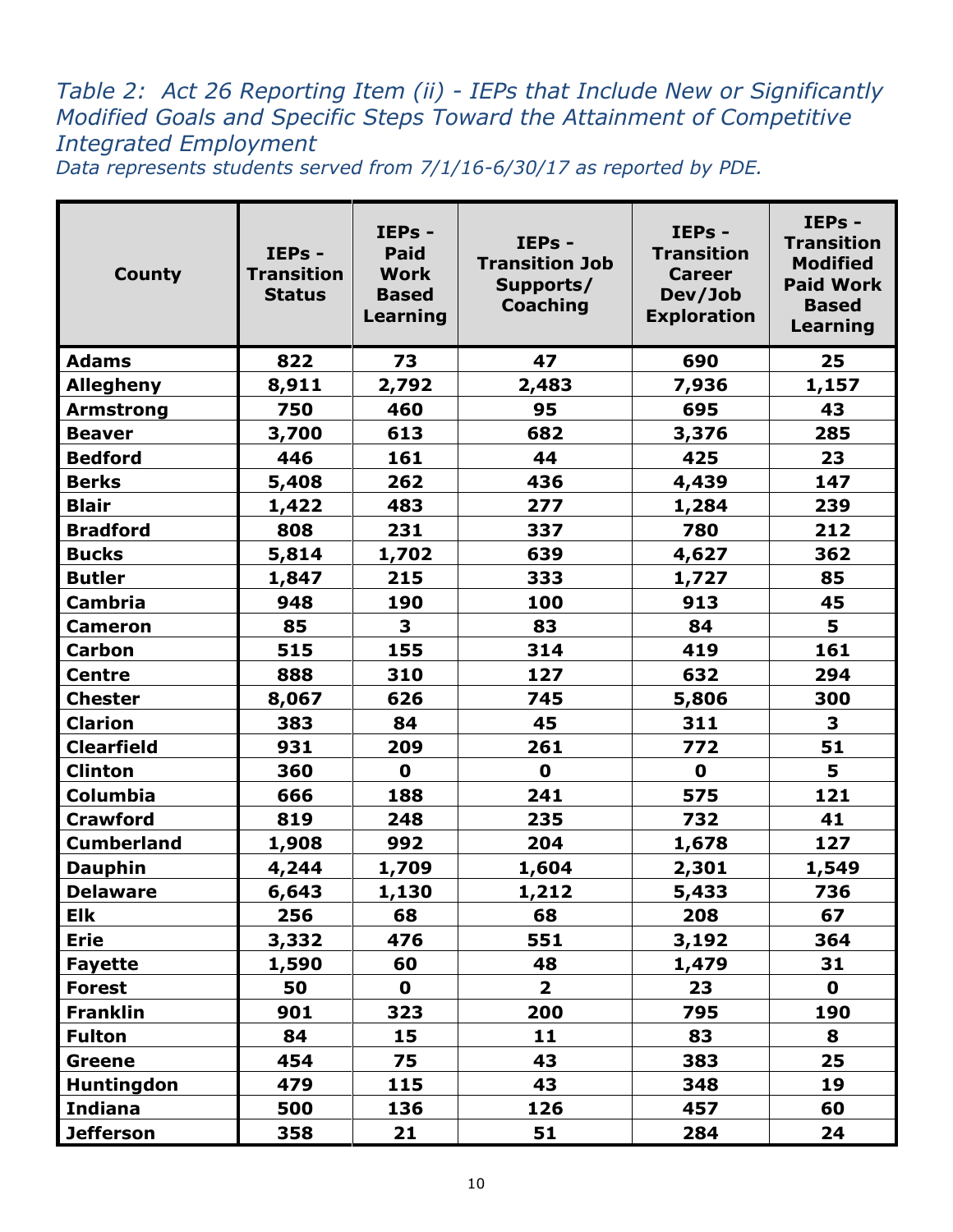| <b>County</b>                                                                                | IEPs -<br><b>Transition</b><br><b>Status</b> | IEPs -<br><b>Paid</b><br><b>Work</b><br><b>Based</b><br>Learning | IEPs -<br><b>Transition Job</b><br>Supports/<br><b>Coaching</b> | IEPs -<br><b>Transition</b><br><b>Career</b><br>Dev/Job<br><b>Exploration</b> | IEPs -<br><b>Transition</b><br><b>Modified</b><br><b>Paid Work</b><br><b>Based</b><br>Learning |
|----------------------------------------------------------------------------------------------|----------------------------------------------|------------------------------------------------------------------|-----------------------------------------------------------------|-------------------------------------------------------------------------------|------------------------------------------------------------------------------------------------|
| <b>Juniata</b>                                                                               | $\boldsymbol{9}$                             | $\mathbf 0$                                                      | $\mathbf 0$                                                     | 9                                                                             | $\mathbf 0$                                                                                    |
| Lackawanna                                                                                   | 1,705                                        | 294                                                              | 409                                                             | 1,531                                                                         | 262                                                                                            |
| <b>Lancaster</b>                                                                             | 4,402                                        | 909                                                              | 1,915                                                           | 3,947                                                                         | 395                                                                                            |
| <b>Lawrence</b>                                                                              | 693                                          | 573                                                              | 475                                                             | 605                                                                           | 36                                                                                             |
| Lebanon                                                                                      | 1,196                                        | 69                                                               | 127                                                             | 1,025                                                                         | 52                                                                                             |
| Lehigh                                                                                       | 3,656                                        | 176                                                              | 333                                                             | 3,251                                                                         | 160                                                                                            |
| <b>Luzerne</b>                                                                               | 3,639                                        | 463                                                              | 805                                                             | 3,446                                                                         | 412                                                                                            |
| Lycoming                                                                                     | 1,145                                        | 292                                                              | 337                                                             | 804                                                                           | 282                                                                                            |
| <b>McKean</b>                                                                                | 427                                          | 47                                                               | 73                                                              | 405                                                                           | 21                                                                                             |
| <b>Mercer</b>                                                                                | 1,149                                        | 187                                                              | 202                                                             | 943                                                                           | 43                                                                                             |
| <b>Mifflin</b>                                                                               | 21                                           | $\overline{\mathbf{z}}$                                          | 8                                                               | 21                                                                            | $\overline{\mathbf{z}}$                                                                        |
| <b>Monroe</b>                                                                                | 2,135                                        | 186                                                              | 231                                                             | 1,319                                                                         | 168                                                                                            |
| <b>Montgomery</b>                                                                            | 8,003                                        | 911                                                              | 874                                                             | 5,146                                                                         | 331                                                                                            |
| <b>Montour</b>                                                                               | 184                                          | 17 <sub>2</sub>                                                  | 54                                                              | 183                                                                           | 23                                                                                             |
| Northampton                                                                                  | 3,262                                        | 644                                                              | 350                                                             | 2,414                                                                         | 257                                                                                            |
| <b>Northumberland</b>                                                                        | 698                                          | 44                                                               | 96                                                              | 611                                                                           | 110                                                                                            |
| <b>Perry</b>                                                                                 | 500                                          | 23                                                               | 23                                                              | 454                                                                           | 8                                                                                              |
| <b>Philadelphia</b>                                                                          | 14,595                                       | 2,708                                                            | 5,952                                                           | 8,642                                                                         | 961                                                                                            |
| <b>Pike</b>                                                                                  | 568                                          | 64                                                               | 104                                                             | 440                                                                           | 13                                                                                             |
| <b>Potter</b>                                                                                | 161                                          | 10                                                               | 70                                                              | 129                                                                           | 10                                                                                             |
| <b>Schuylkill</b>                                                                            | 1,448                                        | 228                                                              | 240                                                             | 1,233                                                                         | 83                                                                                             |
| <b>Snyder</b>                                                                                | 103                                          | 6                                                                | 15                                                              | 93                                                                            | 6                                                                                              |
| <b>Somerset</b>                                                                              | 613                                          | 222                                                              | 223                                                             | 522                                                                           | 168                                                                                            |
| <b>Sullivan</b>                                                                              | 52                                           | $\overline{\mathbf{2}}$                                          | $\overline{\mathbf{z}}$                                         | 52                                                                            | $\overline{\mathbf{2}}$                                                                        |
| <b>Susquehanna</b>                                                                           | 486                                          | 27                                                               | 25                                                              | 330                                                                           | 26                                                                                             |
| <b>Tioga</b>                                                                                 | 411                                          | 57                                                               | 70                                                              | 249                                                                           | 50                                                                                             |
| <b>Union</b>                                                                                 | 264                                          | 6                                                                | $\boldsymbol{9}$                                                | 258                                                                           | 6                                                                                              |
| Venango                                                                                      | 783                                          | 4                                                                | 42                                                              | 396                                                                           | 6                                                                                              |
| <b>Warren</b>                                                                                | 464                                          | 51                                                               | 41                                                              | 404                                                                           | 48                                                                                             |
| Washington                                                                                   | 2,063                                        | 488                                                              | 362                                                             | 1,759                                                                         | 282                                                                                            |
| <b>Wayne</b>                                                                                 | 391                                          | 34                                                               | 113                                                             | 344                                                                           | 12                                                                                             |
| Westmoreland                                                                                 | 2,925                                        | 254                                                              | 364                                                             | 2,585                                                                         | 370                                                                                            |
| Wyoming                                                                                      | 277                                          | 50                                                               | 37                                                              | 248                                                                           | 29                                                                                             |
| York                                                                                         | 4,195                                        | 1,194                                                            | 885                                                             | 3,529                                                                         | 840                                                                                            |
| <b>No County</b><br><b>Specified - LEA</b><br><b>Name listed as</b><br><b>Corrections Ed</b> | 138                                          | 43                                                               | 43                                                              | 138                                                                           | 42                                                                                             |
| <b>Totals</b>                                                                                | 127,150                                      | 24,415                                                           | 26,601                                                          | 100,352                                                                       | 12,325                                                                                         |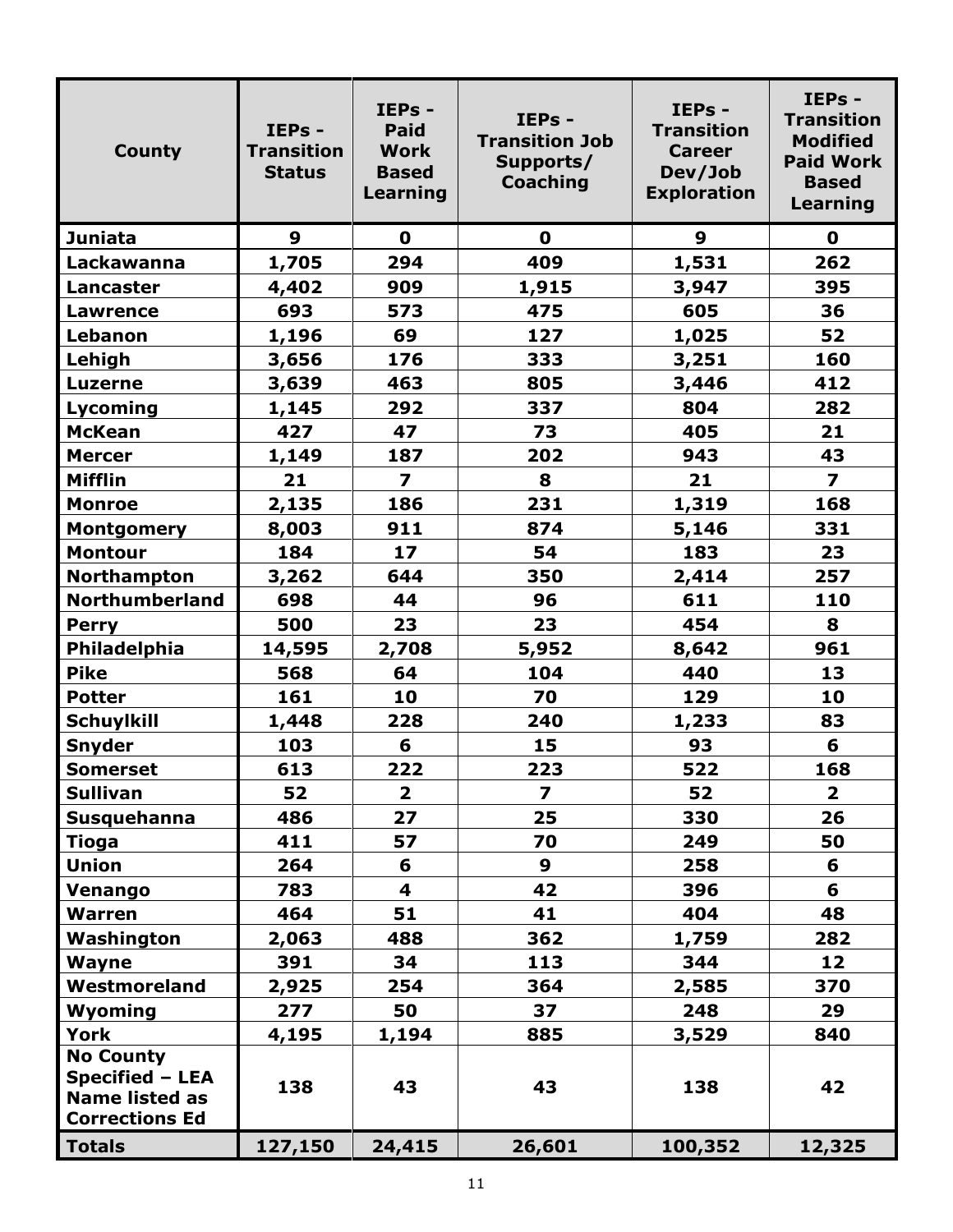## **(iii) Job Referrals Made to Employers on Behalf of Students with Disabilities while Still in High School**

Act 26 Reporting Item (iii) includes job referrals made to employers on behalf of students with disabilities while still in high school that were done by both OVR staff initiated activities and those purchased under Work-Based Learning Experience Job Development initiatives and projects. OVR's Business Services staff develop local business connections on behalf of students with disabilities. OVR staff collaborate regionally to engage federal and state workforce agencies, county programs and community rehabilitation providers to expand job referrals made to employers.

In addition, to help expand job referrals made to employers, OVR currently has a variety of Memorandums of Understanding or Intergovernmental Agreements (IGA) with core partners such as the Pennsylvania Department of Education's Bureau of Special Education; the Pennsylvania Department of Human Services' Office of Developmental Programs (ODP), Bureau of Juvenile Justice Services (BJJS) and Office of Mental Health and Substance Abuse Services (OMHSAS); and the Pennsylvania Department of Labor and Industry's Workforce programs. OVR has entered into funding sharing IGAs with ODP, BJJS and OMHSAS to serve mutual customers and generate additional job referrals to employers.

*Table 3: Act 26 Reporting Item (iii) - Job Referrals Made to Employers on Behalf of Students with Disabilities while Still in High School Data represents the number of unique students served. \** 

| <b>County</b>     | Q <sub>1</sub> | Q <sub>2</sub>          | Q <sub>3</sub>          | SFY 16-17 SFY 16-17 SFY 16-17 SFY 16-17<br>Q4 | <b>Total</b>            |
|-------------------|----------------|-------------------------|-------------------------|-----------------------------------------------|-------------------------|
| <b>Adams</b>      | 3              | 3                       | 13                      | $\overline{2}$                                | 19                      |
| Allegheny         | 68             | 40                      | 63                      | 88                                            | 198                     |
| <b>Armstrong</b>  | ۰              | $\blacksquare$          | $\mathbf{1}$            | $\overline{\mathbf{2}}$                       | $\overline{\mathbf{2}}$ |
| <b>Beaver</b>     | 11             | 6                       | 24                      | 51                                            | 64                      |
| <b>Bedford</b>    | 1              | $\overline{\mathbf{2}}$ | 1                       | 1                                             | 5                       |
| <b>Berks</b>      | 5              | 12                      | 21                      | 41                                            | 52                      |
| Blair             | 6              | 6                       | 5                       | 6                                             | 19                      |
| <b>Bradford</b>   | $\blacksquare$ |                         | $\blacksquare$          | 1                                             | 1                       |
| <b>Bucks</b>      | -              | 1                       | ۰                       | 6                                             | $\overline{z}$          |
| Butler            | 4              | 3                       | 3                       | 13                                            | 16                      |
| <b>Cambria</b>    | 5              | 26                      | 25                      | 31                                            | 62                      |
| <b>Cameron</b>    | $\blacksquare$ | -                       | $\overline{2}$          | 3                                             | 4                       |
| <b>Carbon</b>     | 1              | ۰                       | $\blacksquare$          | 3                                             | 4                       |
| <b>Centre</b>     | 6              | 7                       | 5                       | 5                                             | 14                      |
| <b>Chester</b>    | $\overline{2}$ | $\overline{2}$          | $\overline{\mathbf{4}}$ | 8                                             | 16                      |
| <b>Clarion</b>    | ÷              | ۰                       | ä,                      | 1                                             | 1                       |
| <b>Clearfield</b> | 4              | 1                       | 21                      | 28                                            | 44                      |
| <b>Clinton</b>    | -              | ۰                       | ۰                       | 3                                             | 3                       |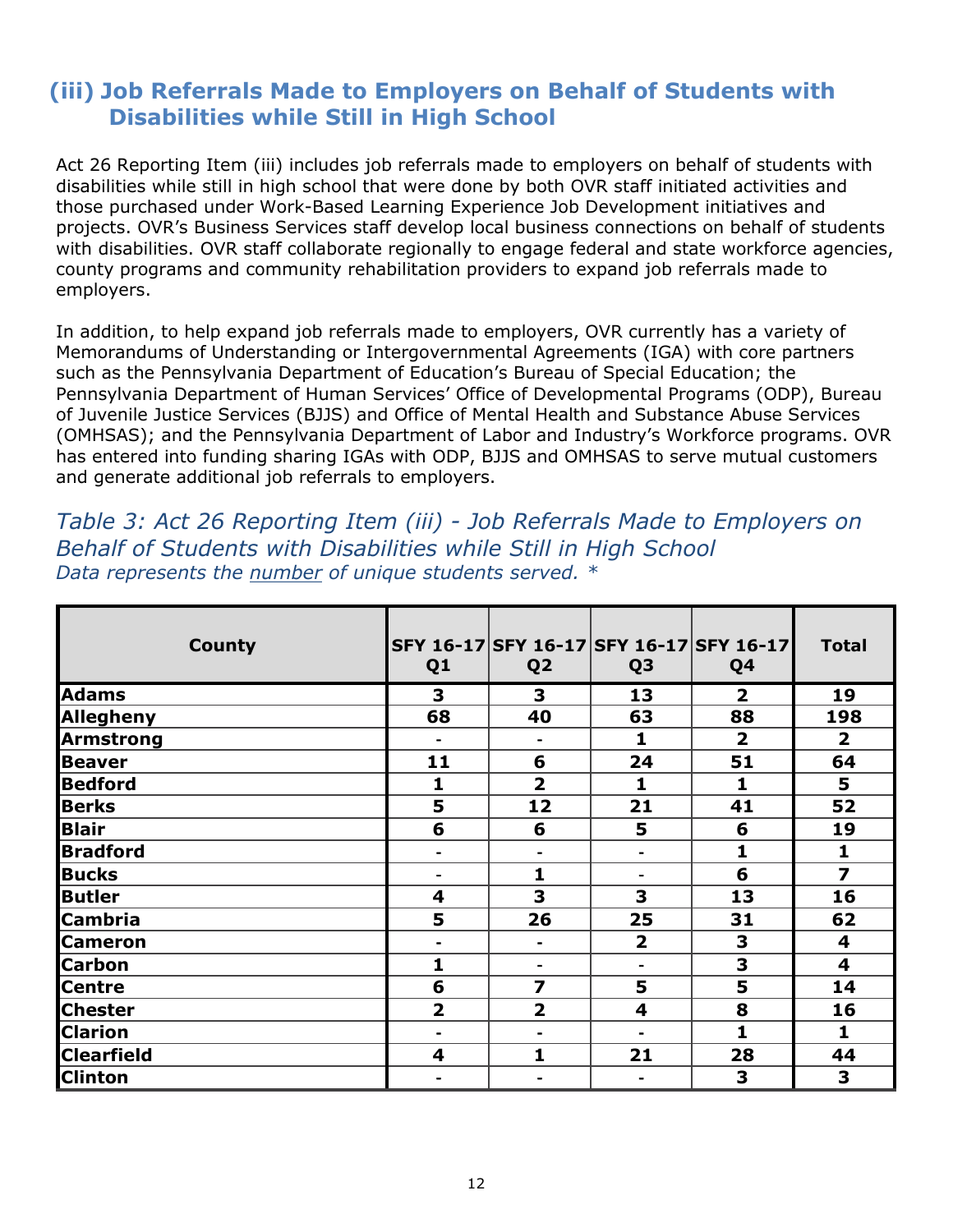| <b>County</b>              | Q <sub>1</sub>               | SFY 16-17 SFY 16-17 SFY 16-17 SFY 16-17<br>Q <sub>2</sub> | Q <sub>3</sub>               | Q4                      | <b>Total</b>            |
|----------------------------|------------------------------|-----------------------------------------------------------|------------------------------|-------------------------|-------------------------|
| <b>Columbia</b>            |                              | 1                                                         | 1                            | $\overline{\mathbf{2}}$ | 4                       |
| <b>Crawford</b>            | $\qquad \qquad \blacksquare$ | ÷,                                                        | $\blacksquare$               |                         | ä,                      |
| <b>Cumberland</b>          | $\blacksquare$               | $\blacksquare$                                            | $\blacksquare$               | $\blacksquare$          | $\blacksquare$          |
| <b>Dauphin</b>             | $\mathbf{1}$                 | $\overline{a}$                                            | $\overline{\mathbf{2}}$      | $\overline{\mathbf{4}}$ | $\overline{\mathbf{z}}$ |
| <b>Delaware</b>            | $\mathbf{1}$                 | ۰                                                         | $\overline{\mathbf{4}}$      | 11                      | 13                      |
| <b>Elk</b>                 | $\blacksquare$               | $\overline{\mathbf{2}}$                                   | 5                            | 8                       | 13                      |
| Erie                       | $\overline{\phantom{0}}$     | $\overline{\mathbf{3}}$                                   | $\overline{\mathbf{3}}$      | $\overline{\mathbf{5}}$ | 11                      |
| Fayette                    | $\blacksquare$               | $\mathbf{1}$                                              | $\blacksquare$               | 3                       | $\overline{\mathbf{4}}$ |
| Forest                     | $\blacksquare$               | $\blacksquare$                                            | $\blacksquare$               | $\overline{\mathbf{3}}$ | $\overline{\mathbf{3}}$ |
| Franklin                   | $\blacksquare$               | $\overline{\mathbf{4}}$                                   | $\mathbf{1}$                 | $\overline{2}$          | $\overline{z}$          |
| Fulton                     | 11                           | 5                                                         | $\overline{\mathbf{z}}$      | 13                      | 23                      |
| Greene                     | $\mathbf{1}$                 | $\mathbf{1}$                                              | $\blacksquare$               | $\mathbf{1}$            | $\overline{\mathbf{2}}$ |
| <b>Huntingdon</b>          | 10                           | 12                                                        | 9                            | 16                      | 27                      |
| Indiana                    | $\blacksquare$               | $\overline{\mathbf{2}}$                                   | $\qquad \qquad \blacksquare$ | 5                       | 7                       |
| <b>Jefferson</b>           | $\mathbf{1}$                 | $\blacksquare$                                            | $\blacksquare$               | $\overline{\mathbf{2}}$ | $\overline{2}$          |
| Juniata                    | $\blacksquare$               | $\blacksquare$                                            | $\blacksquare$               |                         |                         |
| Lackawanna                 | $\qquad \qquad \blacksquare$ | $\mathbf{1}$                                              | $\blacksquare$               | 18                      | 19                      |
| Lancaster                  | 6                            | $\overline{\mathbf{3}}$                                   | 39                           | 29                      | 57                      |
| Lawrence                   | $\blacksquare$               | $\overline{\mathbf{2}}$                                   | 8                            | 9                       | 14                      |
| Lebanon                    | $\overline{\mathbf{2}}$      | $\mathbf{1}$                                              | $\blacksquare$               | $\overline{\mathbf{2}}$ | 5                       |
| Lehigh                     | 8                            | 8                                                         | $\overline{z}$               | 10                      | 21                      |
| <b>Luzerne</b>             | 6                            | $\overline{\mathbf{4}}$                                   | 6                            | 9                       | 22                      |
| Lycoming                   | 9                            | 12                                                        | 12                           | $\overline{\mathbf{z}}$ | 23                      |
| McKean                     | $\blacksquare$               | $\mathbf{1}$                                              | 5                            | 5                       | 10                      |
| <b>Mercer</b>              | $\blacksquare$               | $\blacksquare$                                            | $\mathbf{1}$                 | $\overline{\mathbf{2}}$ | 3                       |
| Mifflin                    | $\overline{\mathbf{2}}$      | 3                                                         | $\overline{\mathbf{2}}$      | $\overline{\mathbf{2}}$ | $\overline{\mathbf{3}}$ |
| Monroe                     | 8                            | $\overline{\mathbf{3}}$                                   | 1                            | 6                       | 18                      |
| <b>Montgomery</b>          | 1                            | $\overline{\mathbf{3}}$                                   | $\overline{\mathbf{6}}$      | $\overline{23}$         | $\overline{33}$         |
| Montour                    | $\blacksquare$               | $\blacksquare$                                            | $\blacksquare$               |                         |                         |
| Northampton                | $\overline{z}$               | 6                                                         | $\overline{\mathbf{4}}$      | $\overline{z}$          | 17                      |
| Northumberland             | $\mathbf{1}$                 | $\overline{\mathbf{2}}$                                   | $\overline{\mathbf{2}}$      | $\overline{\mathbf{z}}$ | 9                       |
| <b>Out of State County</b> | $\blacksquare$               | $\mathbf{1}$                                              | $\mathbf{1}$                 | $\blacksquare$          | $\mathbf{1}$            |
| <b>Perry</b>               | $\blacksquare$               | -                                                         | $\blacksquare$               |                         | $\blacksquare$          |
| Philadelphia               | $\blacksquare$               | $\blacksquare$                                            | $\mathbf{1}$                 | 32                      | 33                      |
| Pike                       | ä,                           |                                                           | ä,                           | $\overline{2}$          | $\overline{2}$          |
| Potter                     | $\mathbf{1}$                 | 3                                                         | 5                            | $\mathbf{1}$            | 10                      |
| Schuylkill                 | 6                            | 11                                                        | 14                           | 43                      | 57                      |
| <b>Snyder</b>              | $\overline{\mathbf{2}}$      | 3                                                         | 8                            | 11                      | 13                      |
| <b>Somerset</b>            | $\overline{\mathbf{1}}$      | $\overline{\mathbf{2}}$                                   | $\blacksquare$               | 22                      | 24                      |
| <b>Sullivan</b>            | $\qquad \qquad \blacksquare$ | $\overline{\phantom{0}}$                                  | $\blacksquare$               |                         |                         |
| <b>Susquehanna</b>         | $\blacksquare$               | $\blacksquare$                                            | $\blacksquare$               | 4                       | 4                       |
| <b>Tioga</b>               | $\blacksquare$               | $\mathbf{1}$                                              | 5                            | 4                       | $\overline{\mathbf{z}}$ |
| <b>Union</b>               | $\mathbf{1}$                 | $\blacksquare$                                            | $\blacksquare$               | $\mathbf{1}$            | $\overline{2}$          |
| Venango                    | $\blacksquare$               | ۰                                                         | $\mathbf{1}$                 | $\overline{2}$          | $\overline{\mathbf{2}}$ |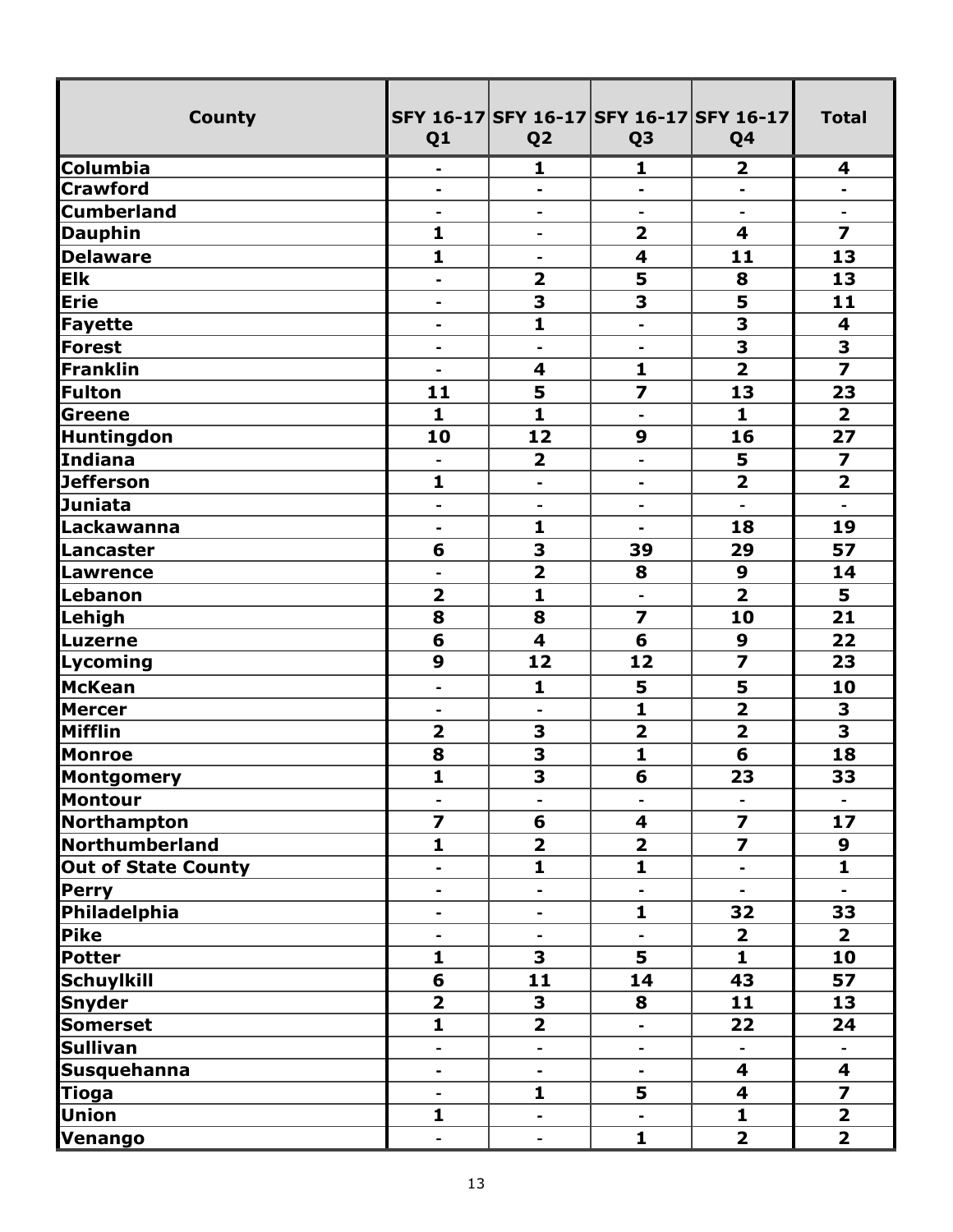| County                                 | Q <sub>1</sub> | Q <sub>2</sub> | Q <sub>3</sub> | SFY 16-17 SFY 16-17 SFY 16-17 SFY 16-17<br>Q <sub>4</sub> | <b>Total</b>            |
|----------------------------------------|----------------|----------------|----------------|-----------------------------------------------------------|-------------------------|
| <b>Warren</b>                          |                |                |                |                                                           | 8                       |
| <b>Washington</b>                      |                |                | 13             | 25                                                        | 35                      |
| <b>Wayne</b>                           |                |                |                |                                                           | $\overline{\mathbf{3}}$ |
| <b>Westmoreland</b>                    |                |                |                | 19                                                        | 21                      |
| <b>Wyoming</b>                         |                |                |                | 8                                                         | 8                       |
| York                                   | 11             | 23             | 53             | 52                                                        | 100                     |
| <b>Total Number of Unique Students</b> | 214            | 238            | 416            | 739                                                       | 1,238                   |

*\* Please Note: A single student could have received multiple job referrals, and, if so, the referrals could have occurred in different quarters. Therefore, the total number of students who received referrals during the year may not equal the total of the numbers who received them each quarter.*

### **(iv) High School Students with Disabilities Working in Part-Time or Summer Jobs as a Result of Referrals Made by OVR Staff**

Act 26 reporting item (iv) demonstrates the success of targeted job referrals made by OVR staff to employers on behalf of students with disabilities that resulted in the student working in parttime or summer jobs. Engaging business and industry is a critical component to our ability to refer and place high school students with disabilities in part-time and summer jobs. An example of successful business engagement as a result of referrals made by OVR staff can be seen in our Pittsburgh district office's launch of the MyWork Initiative: Municipalities & Youth Summer Employment Program, a pilot program that matches high school students with disabilities to paid, summer work experiences in their communities. During the program, students gained reallife work experiences exploring different jobs at various municipalities and earning a paycheck, 100% of which was funded by OVR**.** 

#### *Table 4: Act 26 Reporting Item (iv) - High School Students with Disabilities Working in Part-Time or Summer Jobs as a Result of Referrals Made by OVR Staff*

| <b>County</b>    | Q <sub>1</sub> | SFY 16-17 SFY 16-17 SFY 16-17 SFY 16-17<br>Q <sub>2</sub> | Q <sub>3</sub> | Q <sub>4</sub> | <b>Total</b> |
|------------------|----------------|-----------------------------------------------------------|----------------|----------------|--------------|
| <b>Adams</b>     | З              |                                                           | 4              |                | 12           |
| Allegheny        | 113            | 20                                                        | 30             | 243            | 326          |
| <b>Armstrong</b> |                |                                                           |                |                |              |
| <b>Beaver</b>    | 12             |                                                           | 9              | 25             | 40           |
| <b>Bedford</b>   | 3              | 3                                                         | 7              |                | 8            |
| <b>Berks</b>     | 3              |                                                           | 3              | 6              | 11           |
| <b>Blair</b>     | 8              |                                                           | 3              |                | 11           |
| <b>Bradford</b>  |                |                                                           |                |                |              |

*Data represents the number of unique students served. \**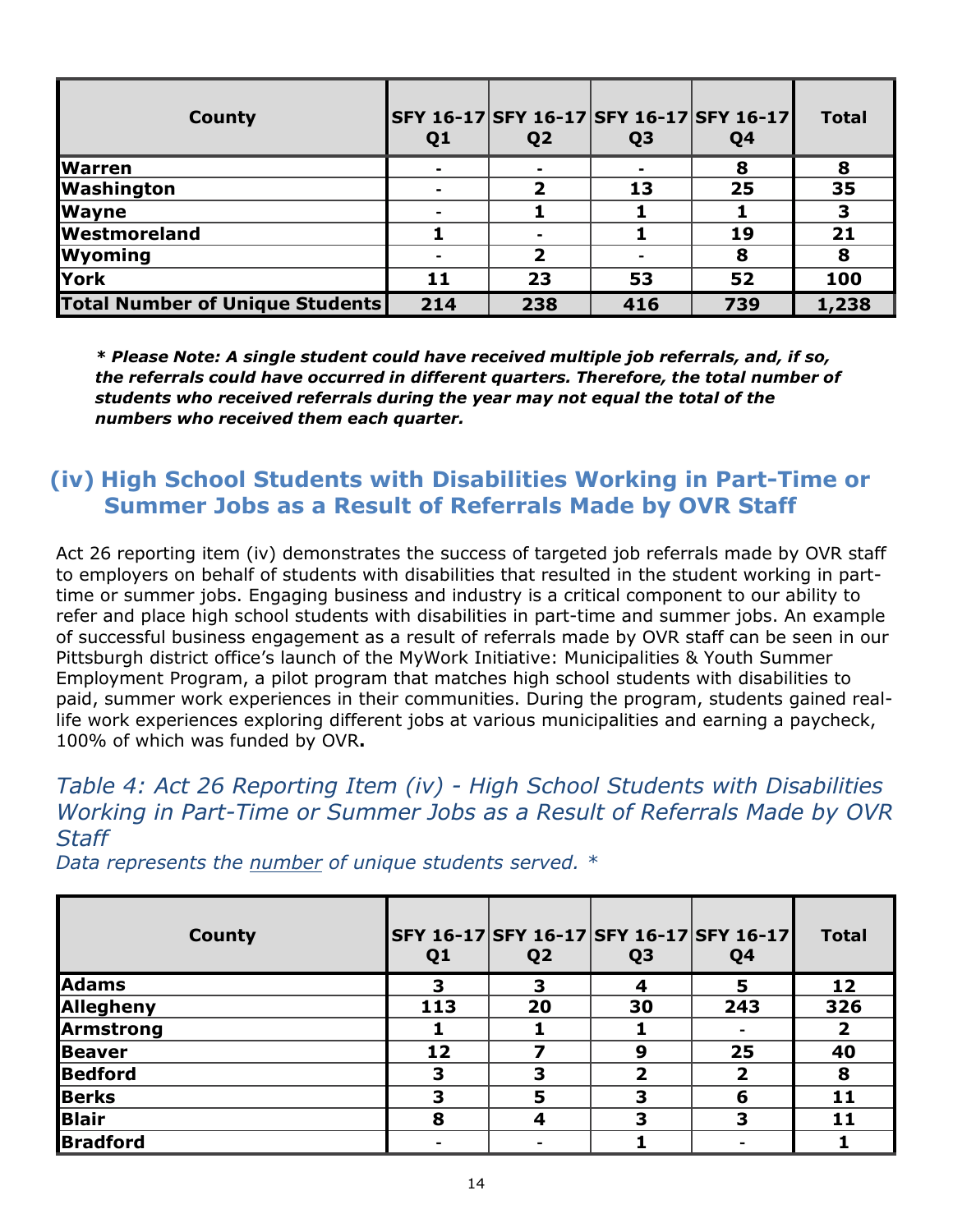| <b>County</b>              | Q <sub>1</sub>               | SFY 16-17 SFY 16-17 SFY 16-17 SFY 16-17<br>Q <sub>2</sub> | Q <sub>3</sub>               | Q <sub>4</sub>               | <b>Total</b>            |
|----------------------------|------------------------------|-----------------------------------------------------------|------------------------------|------------------------------|-------------------------|
| <b>Bucks</b>               |                              | $\overline{\mathbf{2}}$                                   | 1                            | 3                            | 5                       |
| <b>Butler</b>              | $\overline{\mathbf{2}}$      | $\overline{\mathbf{2}}$                                   | 3                            | 8                            | 10                      |
| <b>Cambria</b>             |                              | $\overline{\mathbf{3}}$                                   | $\blacksquare$               | $\overline{\mathbf{1}}$      | 8                       |
| <b>Cameron</b>             | $\blacksquare$               |                                                           | $\mathbf{1}$                 | $\mathbf{1}$                 | $\overline{\mathbf{2}}$ |
| <b>Carbon</b>              | $\mathbf{1}$                 | $\mathbf{1}$                                              | $\mathbf{1}$                 | $\overline{2}$               | $\overline{2}$          |
| <b>Centre</b>              | 5                            | 5                                                         | 5                            | 10                           | 15                      |
| <b>Chester</b>             | $\overline{\mathbf{2}}$      | $\mathbf{1}$                                              | $\overline{\mathbf{3}}$      | 7                            | 13                      |
| <b>Clarion</b>             | $\blacksquare$               | $\blacksquare$                                            | $\qquad \qquad \blacksquare$ | $\qquad \qquad \blacksquare$ | $\blacksquare$          |
| <b>Clearfield</b>          | 4                            | $\overline{\mathbf{5}}$                                   | 8                            | 4                            | 13                      |
| <b>Clinton</b>             | $\mathbf{1}$                 | $\blacksquare$                                            | $\mathbf{1}$                 | $\overline{\mathbf{4}}$      | 5                       |
| Columbia                   | $\overline{\phantom{0}}$     | ۰                                                         | $\blacksquare$               | $\mathbf{1}$                 | $\mathbf{1}$            |
| <b>Crawford</b>            | -                            | $\overline{\phantom{0}}$                                  | $\qquad \qquad \blacksquare$ | $\overline{\mathbf{4}}$      | $\overline{\mathbf{4}}$ |
| <b>Cumberland</b>          | -                            | $\blacksquare$                                            | $\blacksquare$               | $\overline{\phantom{0}}$     | $\blacksquare$          |
| <b>Dauphin</b>             | 3                            | $\overline{\mathbf{2}}$                                   | $\overline{\mathbf{2}}$      | 5                            | 8                       |
| <b>Delaware</b>            | 4                            | $\overline{\mathbf{3}}$                                   | $\blacksquare$               | $\overline{2}$               | $\boldsymbol{9}$        |
| <b>Elk</b>                 | $\mathbf{1}$                 | $\blacksquare$                                            | 1                            | $\blacksquare$               | $\overline{2}$          |
| Erie                       | $\overline{\mathbf{2}}$      | $\overline{\mathbf{2}}$                                   | $\blacksquare$               | 5                            | $\overline{\mathbf{z}}$ |
| Fayette                    | $\overline{\phantom{0}}$     | $\overline{\phantom{a}}$                                  | $\blacksquare$               | $\mathbf{1}$                 | $\mathbf{1}$            |
| Forest                     | -                            |                                                           | $\blacksquare$               |                              | $\blacksquare$          |
| Franklin                   | ۰                            | 3                                                         | $\overline{\mathbf{2}}$      | $\mathbf{1}$                 | $\overline{\mathbf{4}}$ |
| <b>Fulton</b>              | 1                            | $\mathbf{1}$                                              | $\mathbf{1}$                 | 12                           | 12                      |
| Greene                     | $\blacksquare$               | $\overline{\phantom{0}}$                                  | $\blacksquare$               | $\blacksquare$               | $\blacksquare$          |
| <b>Huntingdon</b>          | 8                            | 3                                                         | 8                            | 13                           | 17                      |
| Indiana                    | $\overline{\mathbf{1}}$      |                                                           | $\blacksquare$               |                              | 1                       |
| <b>Jefferson</b>           | $\blacksquare$               | $\mathbf{1}$                                              | $\mathbf{1}$                 | $\overline{\mathbf{2}}$      | $\overline{2}$          |
| <b>Juniata</b>             | ۰                            | $\blacksquare$                                            | $\blacksquare$               | $\blacksquare$               | $\blacksquare$          |
| Lackawanna                 | $\blacksquare$               | $\blacksquare$                                            | 1                            | $\blacksquare$               | 1                       |
| Lancaster                  | 9                            | 11                                                        | 18                           | 10                           | 36                      |
| Lawrence                   | 6                            | $\mathbf{1}$                                              | $\mathbf{1}$                 | 8                            | 14                      |
| Lebanon                    | $\overline{\mathbf{5}}$      | $\mathbf{1}$                                              | $\blacksquare$               |                              | 9                       |
| Lehigh                     |                              | $\overline{\mathbf{z}}$                                   | 8                            | 10                           | 18                      |
| Luzerne                    | $\overline{\mathbf{2}}$      | $\mathbf{1}$                                              | 3                            |                              | 5                       |
| Lycoming                   | 3                            | 5                                                         | 10                           | 12                           | 17                      |
| <b>McKean</b>              | $\blacksquare$               | $\overline{\mathbf{3}}$                                   | $\blacksquare$               | $\mathbf{1}$                 | 4                       |
| <b>Mercer</b>              | $\blacksquare$               |                                                           | $\mathbf{1}$                 | $\mathbf{1}$                 | $\mathbf{1}$            |
| <b>Mifflin</b>             | -                            |                                                           | 3                            | 4                            | 4                       |
| <b>Monroe</b>              | $\overline{z}$               | 11                                                        | 10                           | 11                           | 17                      |
| <b>Montgomery</b>          | $\overline{\mathbf{2}}$      | 5                                                         | 5                            | 13                           | 20                      |
| <b>Montour</b>             | $\blacksquare$               | $\blacksquare$                                            | $\blacksquare$               | $\blacksquare$               | $\blacksquare$          |
| Northampton                | $\overline{\mathbf{2}}$      | $\overline{\mathbf{2}}$                                   | 3                            | 4                            | 4                       |
| Northumberland             | ÷,                           | $\blacksquare$                                            | $\overline{2}$               | 4                            | 4                       |
| <b>Out of State County</b> | $\blacksquare$               | $\blacksquare$                                            | $\blacksquare$               | $\blacksquare$               | $\blacksquare$          |
| <b>Perry</b>               | $\qquad \qquad \blacksquare$ | $\blacksquare$                                            | $\blacksquare$               | $\blacksquare$               | $\blacksquare$          |
| Philadelphia               | -                            |                                                           | $\mathbf{1}$                 | $\overline{\mathbf{2}}$      | 3                       |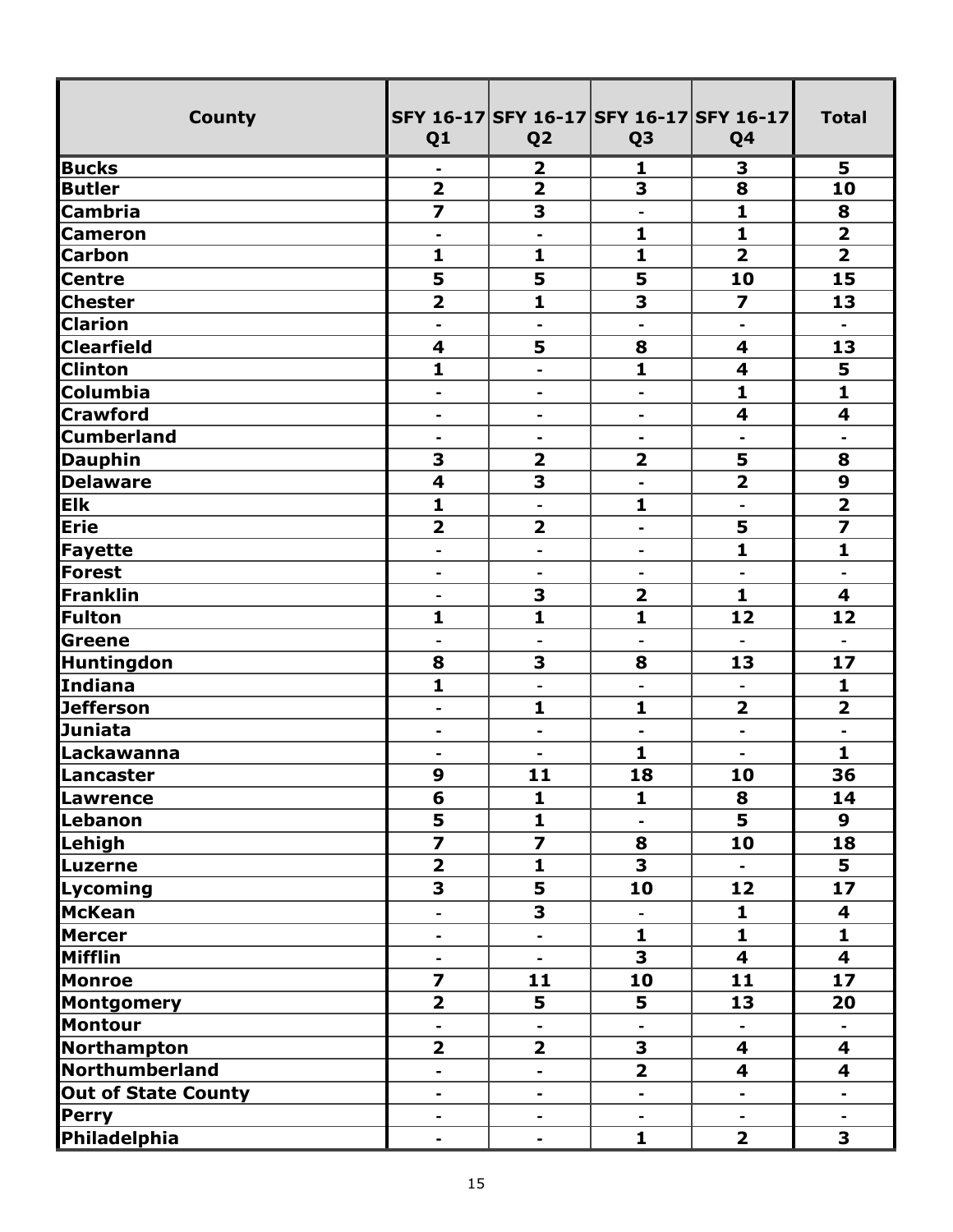| <b>County</b>                          | Q <sub>1</sub>          | Q <sub>2</sub>          | Q <sub>3</sub>          | SFY 16-17 SFY 16-17 SFY 16-17 SFY 16-17<br>Q4 | <b>Total</b>            |
|----------------------------------------|-------------------------|-------------------------|-------------------------|-----------------------------------------------|-------------------------|
| Pike                                   |                         | $\blacksquare$          | $\blacksquare$          | $\blacksquare$                                | 1                       |
| <b>Potter</b>                          | 1                       | 3                       | 8                       | 6                                             | 10                      |
| <b>Schuylkill</b>                      | 3                       |                         | 5                       | 23                                            | 28                      |
| <b>Snyder</b>                          |                         |                         | $\overline{\mathbf{4}}$ | 6                                             | 6                       |
| <b>Somerset</b>                        | $\overline{\mathbf{2}}$ |                         |                         |                                               | $\overline{\mathbf{2}}$ |
| <b>Sullivan</b>                        |                         | $\blacksquare$          | $\blacksquare$          | $\blacksquare$                                |                         |
| <b>Susquehanna</b>                     | 1                       | 1                       |                         |                                               | 1                       |
| <b>Tioga</b>                           | 4                       | $\overline{\mathbf{2}}$ | $\overline{2}$          | 3                                             | 6                       |
| Union                                  | 1                       |                         |                         | $\overline{2}$                                | $\overline{\mathbf{2}}$ |
| Venango                                |                         |                         |                         |                                               | 1                       |
| <b>Warren</b>                          |                         | $\blacksquare$          | $\blacksquare$          | $\overline{\mathbf{2}}$                       | $\overline{2}$          |
| Washington                             |                         | 1                       | 1                       | 6                                             | 6                       |
| <b>Wayne</b>                           |                         |                         |                         |                                               | 1                       |
| Westmoreland                           | $\overline{2}$          | 1                       |                         |                                               | 3                       |
| Wyoming                                |                         |                         |                         |                                               |                         |
| York                                   | 10                      | 15                      | 21                      | 31                                            | 54                      |
| <b>Total Number of Unique Students</b> | 253                     | 150                     | 198                     | 535                                           | 832                     |

*\* Please Note: A single student may have worked in multiple part-time and/or summer jobs as a result of referrals made by OVR Staff, and jobs could have taken place in different quarters or spanned multiple quarters. Therefore, the total number of students with part-time or summer jobs as a result of OVR referrals for the year may not equal the total of the numbers who had them each quarter.* 

## **(v) High School Students with Disabilities Working in Part-Time or Summer Jobs who are Receiving Job Coaching Services**

The number of high school students with disabilities working in part-time or summer jobs who are receiving traditional job coaching services is limited and may be reflective of the fact that job coaching/supported employment is not currently an allowable Pre-Employment Transition Service (PETS) under WIOA. Also, not all students with disabilities working in part-time or summer jobs require traditional job coaching services. Typically, job coaching occurs on site at the place of employment with direct service to the customer at 100% of the time that the customer is on the job initially and begins to fade as the customer learns job tasks, develops natural supports and meets the expectations of the employer. Natural supports are particularly effective because they enhance the communication and social integration between the student with a disability and his/her co-workers and supervisor. However, students who participate in Work Based Learning Experiences (WBLEs) funded by OVR have the option to have a WBLE coordinator on site during their experience, should it be necessary. A WBLE coordinator can monitor the student's activities, interface with the employer and generally help to ensure a successful experience for the student and the employer during the WBLE.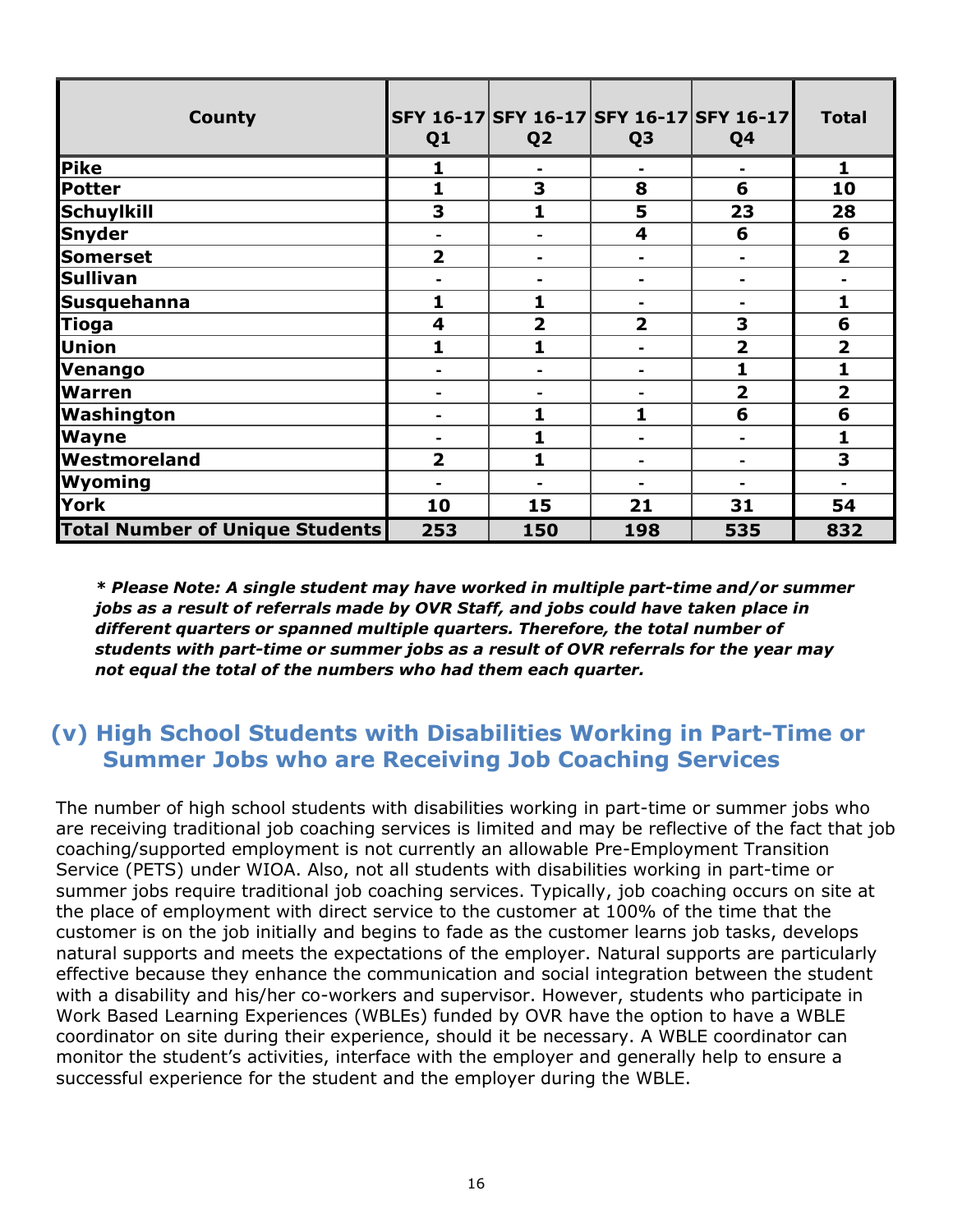# *Table 5: Act 26 Reporting Item (v) - High School Students with Disabilities Working in Part-Time or Summer Jobs who are Receiving Job Coaching Services*

*Data represents the number of unique students served. \** 

| <b>County</b>     | Q <sub>1</sub> | Q <sub>2</sub>               | Q <sub>3</sub>          | SFY 16-17 SFY 16-17 SFY 16-17 SFY 16-17<br>Q <sub>4</sub> | <b>Total</b>            |
|-------------------|----------------|------------------------------|-------------------------|-----------------------------------------------------------|-------------------------|
| <b>Adams</b>      |                |                              |                         |                                                           | -                       |
| <b>Allegheny</b>  | $\mathbf{1}$   | $\mathbf{1}$                 | $\overline{\mathbf{4}}$ | $\overline{\mathbf{4}}$                                   | 6                       |
| <b>Armstrong</b>  | -              | $\blacksquare$               | $\blacksquare$          | $\blacksquare$                                            | Ξ.                      |
| <b>Beaver</b>     | -              | -                            | $\mathbf{1}$            | ۰                                                         | $\mathbf{1}$            |
| <b>Bedford</b>    | -              | $\blacksquare$               | $\blacksquare$          | $\blacksquare$                                            | $\blacksquare$          |
| <b>Berks</b>      | -              | -                            | $\mathbf{1}$            | $\blacksquare$                                            | $\mathbf{1}$            |
| <b>Blair</b>      | -              | -                            | 1                       | 5                                                         | 6                       |
| <b>Bradford</b>   | -              | -                            | -                       | $\blacksquare$                                            | -                       |
| <b>Bucks</b>      | -              |                              | -                       | 1                                                         | 1                       |
| <b>Butler</b>     | -              | $\blacksquare$               | -                       | 1                                                         | $\mathbf{1}$            |
| <b>Cambria</b>    |                | -                            |                         |                                                           | -                       |
| <b>Cameron</b>    | ۰              | $\qquad \qquad \blacksquare$ | ۰                       | ۰                                                         | $\blacksquare$          |
| <b>Carbon</b>     | -              | -                            | $\mathbf{1}$            | 1                                                         | $\mathbf{1}$            |
| <b>Centre</b>     |                |                              |                         | 1                                                         | 1                       |
| <b>Chester</b>    | -              | -                            | -                       | -                                                         | -                       |
| <b>Clarion</b>    | -              | $\blacksquare$               | $\blacksquare$          | $\blacksquare$                                            | -                       |
| <b>Clearfield</b> | ۰              | $\qquad \qquad \blacksquare$ | ۰                       | $\qquad \qquad \blacksquare$                              | -                       |
| <b>Clinton</b>    | -              | -                            | -                       | $\blacksquare$                                            | -                       |
| Columbia          | -              | -                            |                         | $\blacksquare$                                            | -                       |
| <b>Crawford</b>   | -              | -                            |                         | $\blacksquare$                                            | -                       |
| <b>Cumberland</b> | -              | -                            | -                       | 1                                                         | $\mathbf{1}$            |
| <b>Dauphin</b>    | -              | $\mathbf{1}$                 | Ξ.                      | $\mathbf{1}$                                              | $\overline{\mathbf{2}}$ |
| <b>Delaware</b>   |                |                              |                         |                                                           | -                       |
| <b>Elk</b>        | -              | $\blacksquare$               | $\blacksquare$          | ۰                                                         | ۰                       |
| Erie              | -              | -                            | 1                       | ۰                                                         | 1                       |
| <b>Fayette</b>    |                |                              |                         | $\boldsymbol{4}$                                          | 4                       |
| Forest            | $\blacksquare$ | -                            | -                       | $\blacksquare$                                            | $\blacksquare$          |
| Franklin          | 1              |                              |                         |                                                           | 1                       |
| <b>Fulton</b>     | ۰              | ۰                            | ۰                       | ۰                                                         | ۰                       |
| <b>Greene</b>     | $\mathbf{1}$   | ۰                            | $\mathbf{1}$            | $\overline{\mathbf{2}}$                                   | 4                       |
| Huntingdon        | ۰              |                              | ۰                       | -                                                         | ۰                       |
| <b>Indiana</b>    | -              |                              |                         | ۰                                                         |                         |
| <b>Jefferson</b>  | ۰              | -                            | Ξ.                      | $\blacksquare$                                            | -                       |
| <b>Juniata</b>    | ۰              | ۰                            | ۰                       | ۰                                                         |                         |
| Lackawanna        | -              |                              | -                       |                                                           |                         |
| Lancaster         | ۰              | -                            | ۰                       | $\qquad \qquad \blacksquare$                              | ۰                       |
| Lawrence          | ۰              | Ξ.                           | -                       | -                                                         | -                       |
| Lebanon           | -              | $\mathbf{1}$                 |                         | 1                                                         | $\mathbf{1}$            |
| Lehigh            | $\mathbf{1}$   | 3                            | $\overline{\mathbf{2}}$ | $\mathbf{1}$                                              | $\overline{\mathbf{3}}$ |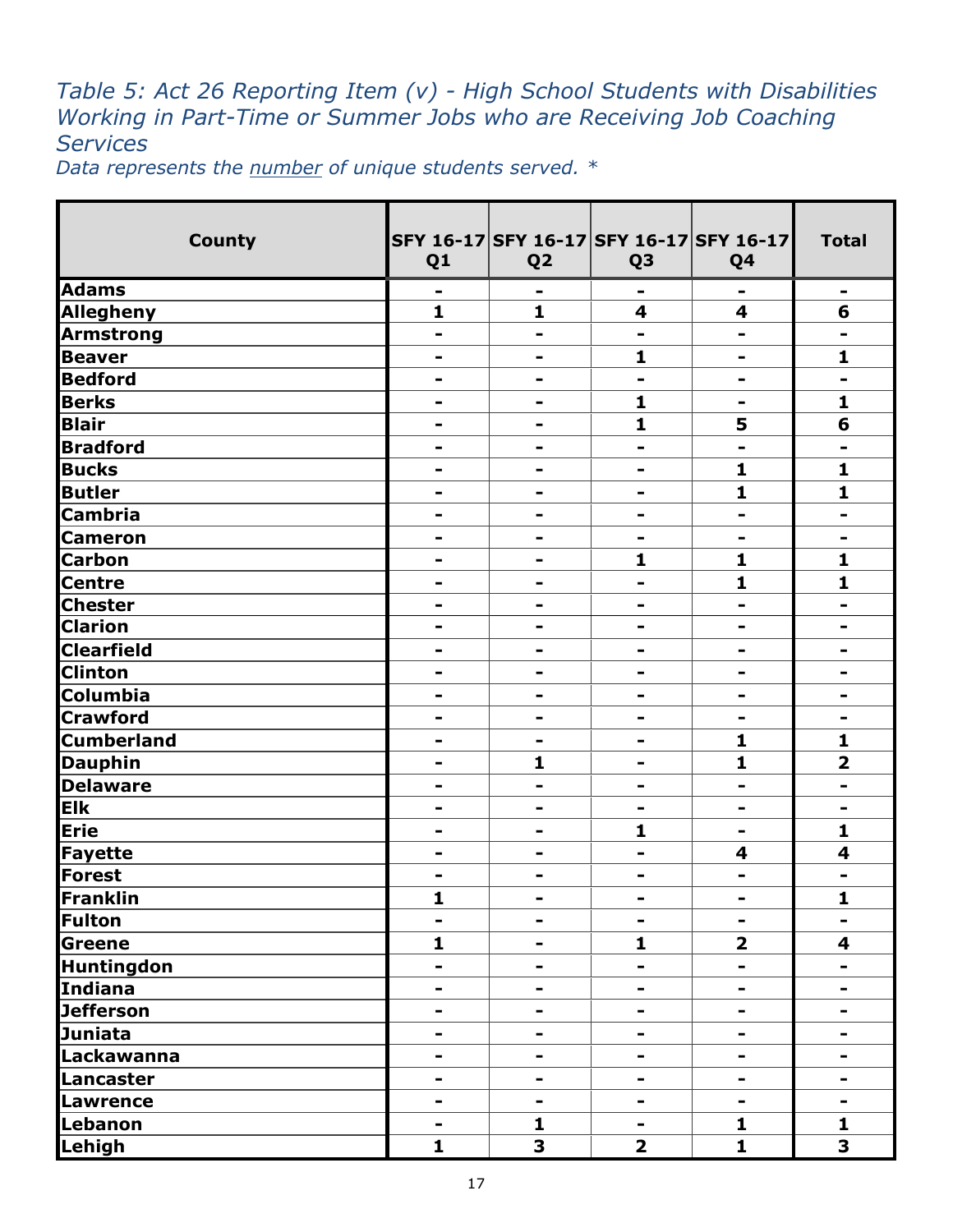| <b>County</b>                          | Q <sub>1</sub>          | SFY 16-17 SFY 16-17 SFY 16-17 SFY 16-17<br>Q <sub>2</sub> | Q <sub>3</sub>               | Q <sub>4</sub>               | <b>Total</b>            |
|----------------------------------------|-------------------------|-----------------------------------------------------------|------------------------------|------------------------------|-------------------------|
| Luzerne                                | -                       |                                                           | -                            |                              | ۰                       |
| Lycoming                               | $\mathbf{1}$            | 3                                                         | $\mathbf{1}$                 | $\mathbf{1}$                 | 5                       |
| <b>McKean</b>                          | -                       | -                                                         | $\blacksquare$               | -                            | -                       |
| <b>Mercer</b>                          | ۰                       | -                                                         | 1                            | -                            | 1                       |
| <b>Mifflin</b>                         | $\blacksquare$          | $\blacksquare$                                            | $\overline{\phantom{0}}$     | $\blacksquare$               | $\blacksquare$          |
| <b>Monroe</b>                          | ۰                       | -                                                         | ۰                            | -                            | ۰                       |
| <b>Montgomery</b>                      | -                       | -                                                         | $\blacksquare$               | $\overline{\mathbf{2}}$      | $\overline{\mathbf{2}}$ |
| <b>Montour</b>                         | ۰                       | ۰                                                         | Ξ.                           | $\blacksquare$               | ۰                       |
| Northampton                            | $\overline{\mathbf{2}}$ | $\mathbf{1}$                                              | 1                            | $\overline{\mathbf{2}}$      | 4                       |
| Northumberland                         | -                       | -                                                         | Ξ.                           | ۰                            | ۰                       |
| <b>Out of State County</b>             | -                       | $\blacksquare$                                            | $\blacksquare$               | $\blacksquare$               | $\blacksquare$          |
| <b>Perry</b>                           | $\blacksquare$          | ۰                                                         | $\blacksquare$               | $\blacksquare$               |                         |
| Philadelphia                           | 3                       | $\qquad \qquad \blacksquare$                              | 11                           | 23                           | 25                      |
| <b>Pike</b>                            | -                       | -                                                         | -                            | ۰                            | -                       |
| <b>Potter</b>                          | -                       | -                                                         | $\blacksquare$               | $\blacksquare$               | $\blacksquare$          |
| <b>Schuylkill</b>                      | -                       | $\blacksquare$                                            | 1                            | $\blacksquare$               | 1                       |
| <b>Snyder</b>                          | -                       | -                                                         | -                            | -                            | -                       |
| <b>Somerset</b>                        | ۰                       | -                                                         | ۰                            | -                            | Ξ.                      |
| <b>Sullivan</b>                        | ۰                       | $\blacksquare$                                            | $\overline{\phantom{0}}$     | $\blacksquare$               | $\blacksquare$          |
| Susquehanna                            | -                       | $\qquad \qquad \blacksquare$                              | $\qquad \qquad \blacksquare$ | -                            | -                       |
| <b>Tioga</b>                           | -                       | $\overline{\phantom{0}}$                                  | ۰                            | $\blacksquare$               | -                       |
| <b>Union</b>                           | -                       | -                                                         | ۰                            | $\mathbf{1}$                 | $\mathbf{1}$            |
| Venango                                | ۰                       | 1                                                         | Ξ.                           | ۰                            | 1                       |
| Warren                                 | -                       | $\blacksquare$                                            | $\blacksquare$               | $\blacksquare$               | $\blacksquare$          |
| Washington                             | ۰                       | $\blacksquare$                                            | ۰                            | $\blacksquare$               | $\blacksquare$          |
| Wayne                                  | ۰                       | -                                                         | $\qquad \qquad \blacksquare$ | $\blacksquare$               | -                       |
| Westmoreland                           | -                       | -                                                         | $\qquad \qquad \blacksquare$ | $\qquad \qquad \blacksquare$ | -                       |
| Wyoming                                | -                       | -                                                         | ۰                            | ۰                            | Ξ.                      |
| York                                   | $\blacksquare$          | $\blacksquare$                                            |                              | $\mathbf{1}$                 | $\mathbf{1}$            |
| <b>Total Number of Unique Students</b> | 12                      | 9                                                         | 27                           | 53                           | 76                      |

*\* Please Note: A single student could have received job coaching for multiple parttime and/or summer jobs, and jobs could have taken place in different quarters or spanned multiple quarters. Therefore, the total number of students with part-time or summer jobs who received job coaching services for the year may not equal the total of the numbers who had them each quarter.*

## **(vi) High School Students with Disabilities Who Enter Competitive Integrated Employment within Three Months of Their Graduation**

The number of high school students with disabilities working within three months of graduation is imperfect due to several factors. First, OVR may only take a successful placement (Status 26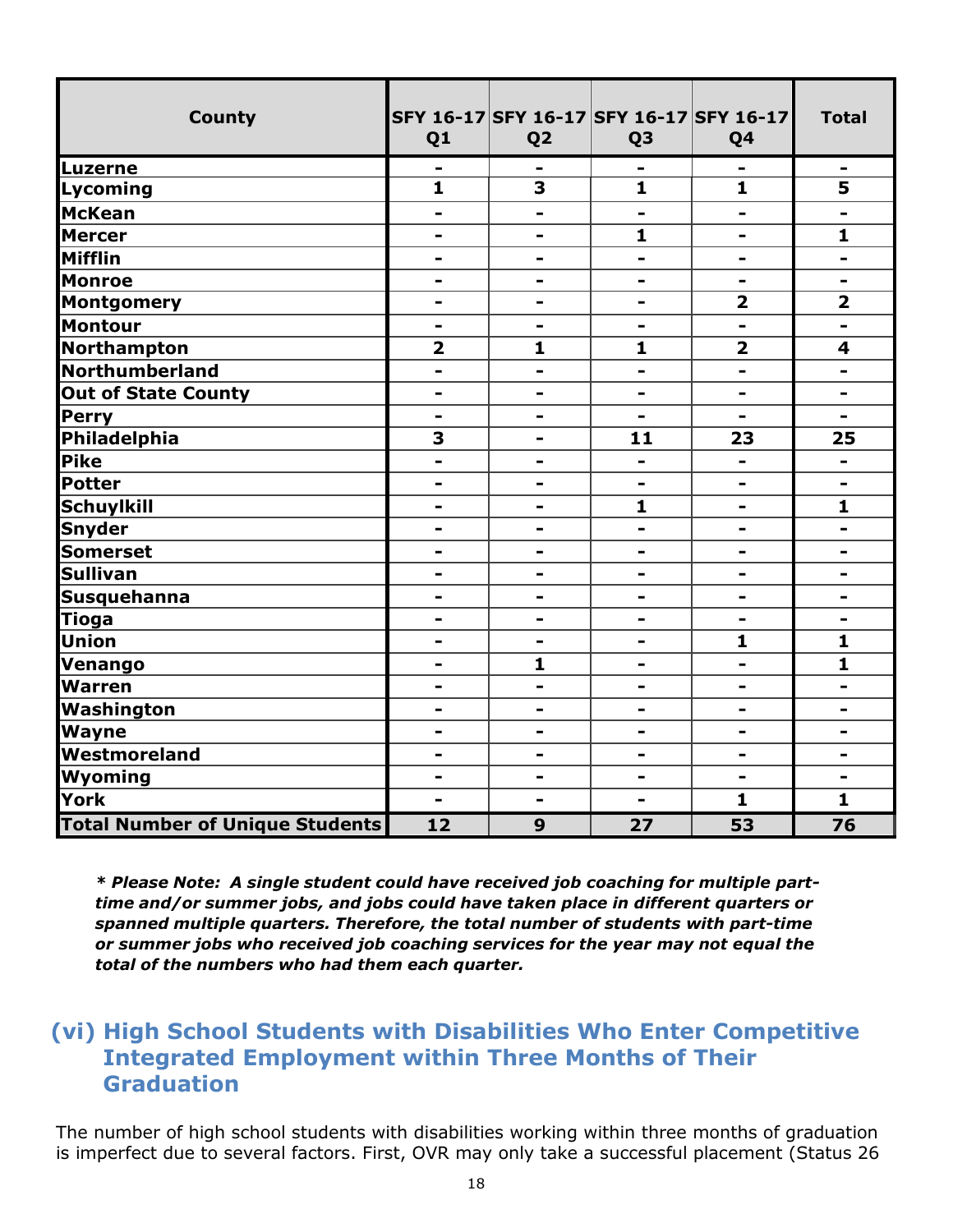Closure) after 90 days of employment in a competitive integrated employment setting. As a result, many students who become employed over the summer would not be able to be closed until their employment is stable and the 90-day period has passed according to federal guidelines. OVR is also not often informed or aware of an employment outcome initially causing delays in data entry which can impact the timeliness of outcome reporting. Additionally, OVR may provide PETS to potentially eligible students but does not have formal cases open to track outcomes of those activities. Federal guidelines only require that we track the services and expenditure of funds for potentially eligible students. Thus, students who participate in PETS activities who are potentially eligible may go to work, but OVR is unable to track that information to take credit for it. Finally, the students who do open cases often require multiple services to become successfully employed and those services can take time and often include supported employment, post-secondary training and/or other services which can take several years to complete. As of this report, OVR has over 4500 cases open on students with disabilities who may receive or require more advanced services before they are able to become competitively employed. OVR remains committed to serving students with disabilities and ensuring that the services necessary for them to become employed are available.

# *Table 6: Act 26 Reporting Item (vi) - High School Students with Disabilities Who Entered Competitive Integrated Employment within Three Months of their Graduation*

*Data represents the number of students employed.* 

| <b>SFY 16-17</b> | <b>SFY 16-17</b><br>02 | <b>SFY 16-17</b> | <b>SFY 16-17</b><br>04 | <b>Total</b> |
|------------------|------------------------|------------------|------------------------|--------------|
|                  |                        |                  |                        |              |

# **Innovation and Expansion Contracts for Work-Based Learning Experiences**

The Innovation & Expansion (I&E) projects were developed collaboratively with OVR, local community agencies, school districts, employers and providers serving students with disabilities. The overall goal was to provide potentially eligible or existing OVR high school student customers with disabilities with a Work-Based Learning Experience (WBLE) as defined by section 113 of the Rehabilitation Act. WBLEs may include in-school, after school or summer opportunities, or experiences outside the traditional school setting (including internships), that are provided in a competitive integrated employment site in the community. A successful WBLE is defined as the following: a student participating in a work-based learning experience for at least a nine-week period, working 10 hours a week for a maximum of 90 hours. Due to I&E contracts being reported on outside of the CWDS system, we are not able to match up unique customer data. As a result, the information contained below is just a simple count of additional students who received WBLE services under an I&E contract. Being able to track this information within CWDS is something OVR continues to work towards.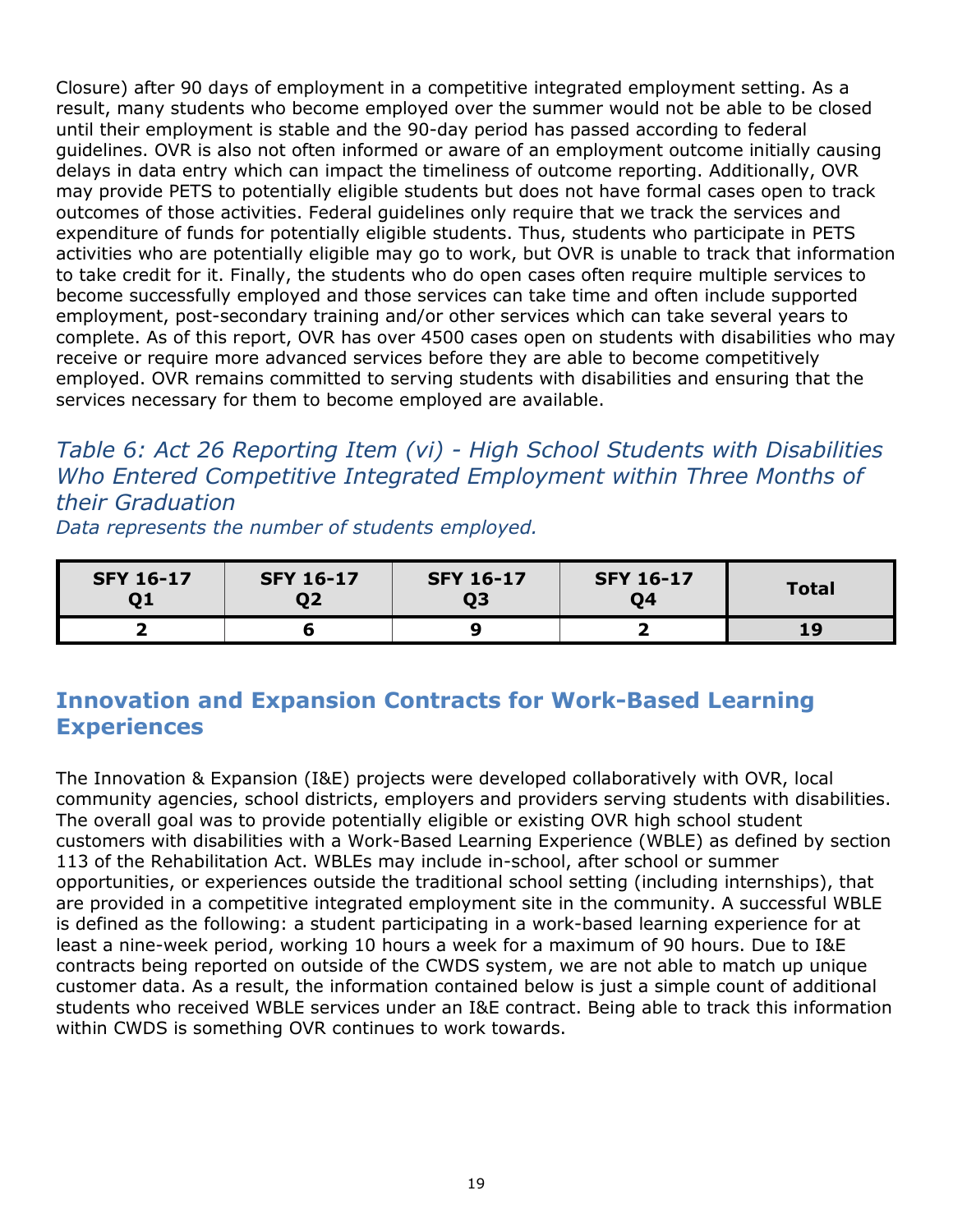#### *Table 7: I&E Contracts for WBLEs Data represents the number of unique students served. \**

| <b>Provider County</b> | <b>SFY 16-17</b><br>Q <sub>1</sub> | <b>SFY 16-17</b><br>Q <sub>2</sub> | <b>SFY 16-17</b><br>Q <sub>3</sub> | <b>SFY 16-17</b><br>Q <sub>4</sub> | <b>Total</b> |
|------------------------|------------------------------------|------------------------------------|------------------------------------|------------------------------------|--------------|
| <b>Allegheny</b>       | 53                                 | 68                                 | 72                                 | 41                                 | 234          |
| <b>Berks</b>           | $\blacksquare$                     | 0                                  | 7                                  | 13                                 | 20           |
| <b>Bucks</b>           | 22                                 | 22                                 | 29                                 | 55                                 | 128          |
| <b>Butler</b>          | 26                                 | 32                                 | 30                                 | 30                                 | 118          |
| <b>Dauphin</b>         | 25                                 | 59                                 | 57                                 | 47                                 | 188          |
| <b>Lawrence</b>        | $\overline{\mathbf{z}}$            | 19                                 | 34                                 | 73                                 | 133          |
| Lehigh                 | 37                                 | 43                                 | 40                                 | 50                                 | 170          |
| <b>Luzerne</b>         | 13                                 | 32                                 | 36                                 | 58                                 | 139          |
| Philadelphia           | 15                                 | 14                                 | 8                                  | 26                                 | 63           |
| <b>Tioga</b>           | 14                                 | 9                                  | 0                                  | 10                                 | 33           |
| Washington             | 27                                 | 32                                 | 78                                 | 117                                | 254          |
| <b>York</b>            | 1                                  | 8                                  | 9                                  | 9                                  | 27           |
| <b>Total</b>           | 240                                | 338                                | 400                                | 529                                | 1507         |

*\* Please Note: A single student could have received multiple services, and, if so, the services could have been received in different quarters or spanned multiple quarters. Therefore, the total number of students who received services during a quarter might not equal the total of the number of students who received each of the services the quarter. Also, the number of students receiving services during the year may not equal the total of the numbers who received them each quarter.* 

## **Pre-Employment Transition Services**

The WIOA places significant emphasis on the provision of services to students and youth with disabilities. Pursuant to the Rehabilitation Act of 1973, as amended in Title IV of the WIOA, OVR is required to set aside at least 15% of its federal funds to provide Pre-Employment Transition Services (PETS) statewide to all students with disabilities who are eligible or potentially eligible for VR services. Funds reserved and made available may be used for the required, authorized and coordination activities of PETS. State Act 26 requires OVR to report on IEP meeting attendance, whereas in the WIOA regulations the IEP is not one of the 5 required Pre-Employment Transition Services and RSA does not require student data for IEP meetings. The chart below demonstrates a more comprehensive review of OVR's increased focus on PETS activities (as required by WIOA).